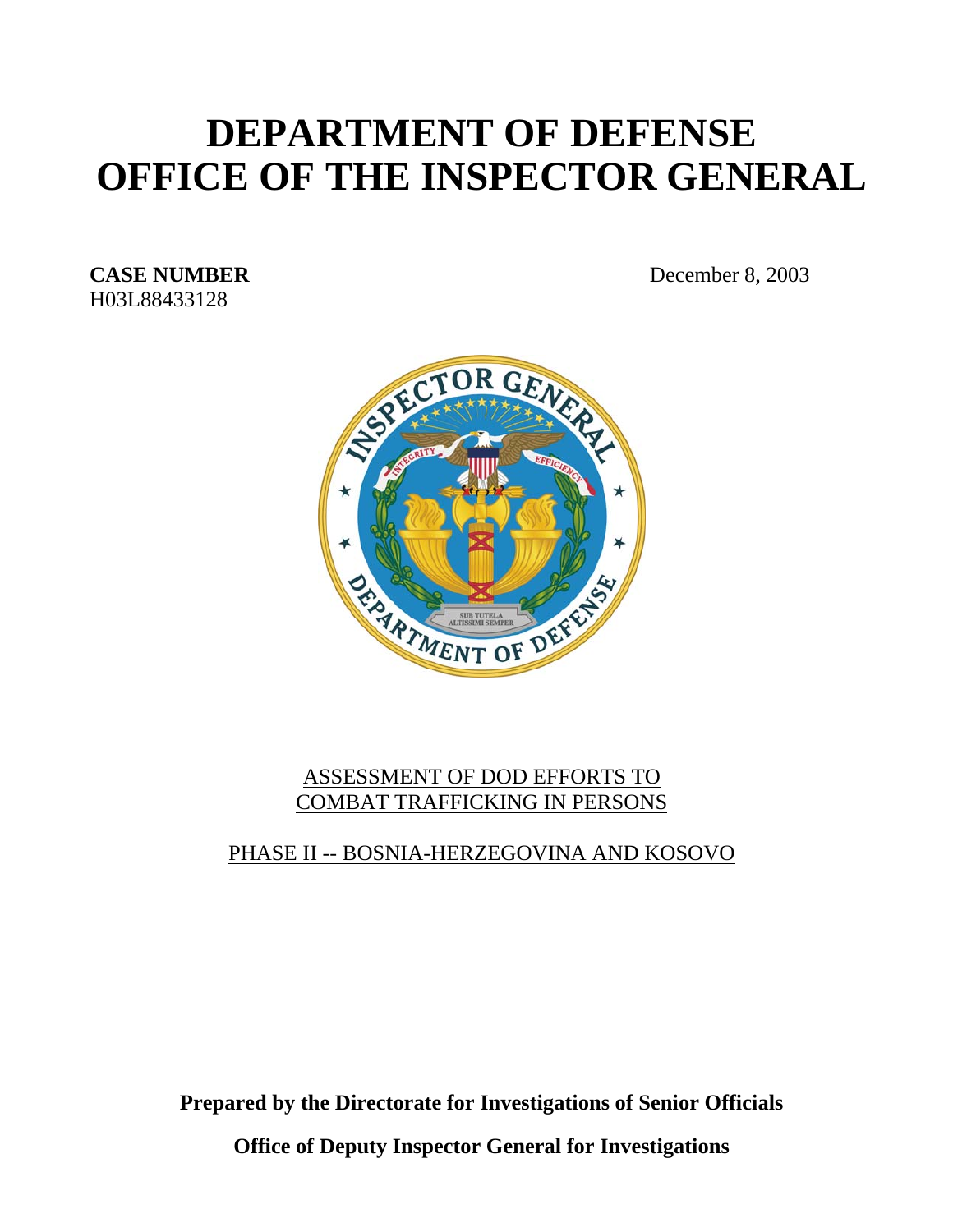# ASSESSMENT OF DOD EFFORTS TO COMBAT TRAFFICKING IN PERSONS

## PHASE II -- BOSNIA-HERZEGOVINA AND KOSOVO

#### I. INTRODUCTION AND SUMMARY

In June 2002 the Inspector General of the Department of Defense initiated a Human Trafficking Assessment Project in response to concerns expressed by 13 Members of Congress regarding media reports that "U.S. military personnel, particularly those stationed in South Korea, are engaged in activities that promote and facilitate the trafficking and exploitation of women." The first phase of that project addressed concerns involving United States Forces Korea (USFK). Our Phase I report dated July 10, 2003, identified several opportunities to build on the aggressive efforts taken by USFK leadership to combat human trafficking in Korea. In response to our Phase I report, 26 Members of Congress (including the original 13), signed a letter to the Secretary of Defense dated October 13, 2003 (Attachment A), concluding with the following admonition:

> Combating trafficking in human beings is an ongoing and worldwide issue. Commanders and service members at all levels must understand their role in helping to eradicate the scourge of human trafficking and to avoid giving any indication that DOD turns a blind eye to this barbaric practice.

Noting the "vast scope of the problem of trafficking in human beings" and the need to "achieve international cooperation to combat trafficking," the original Members of Congress who expressed concerns emphasized that any investigation into the issue of DoD complicity in human trafficking must be "thorough, global, and extensive." Accordingly, after completing the assessment in Korea, we turned our attention to the European theater, specifically Bosnia-Herzegovina and Kosovo, based on various indicia that human trafficking was a growing menace in those regions. In this second phase, we undertook to determine the extent to which commanding officers and other DoD officers and employees in authority were being "vigilant in inspecting the conduct of all persons who are placed under their command" (10 U.S.C. §§ 3583, 5942, 8583) and otherwise suppressing human trafficking, and whether Service members assigned to North Atlantic Treaty Organization (NATO) peacekeeping forces were engaged in any activities that promoted or facilitated the trafficking and exploitation of women.

We found negligible evidence that U.S. Armed Forces in the Balkans patronized prostitutes or engaged in other activities on a wide-spread basis that supported human trafficking. Rather we found that top United States military leaders in both the Stabilization Force, Bosnia-Herzegovina (SFOR), and the Kosovo Force (KFOR) implemented force protection policies that restricted contact between U.S. Service members and local establishments and effectively prohibited them from engaging in illegal prostitution or other activities associated with human trafficking. Further, we found that military leaders recognized the inherent dangers that human trafficking posed to good order and discipline, security, and mission accomplishment.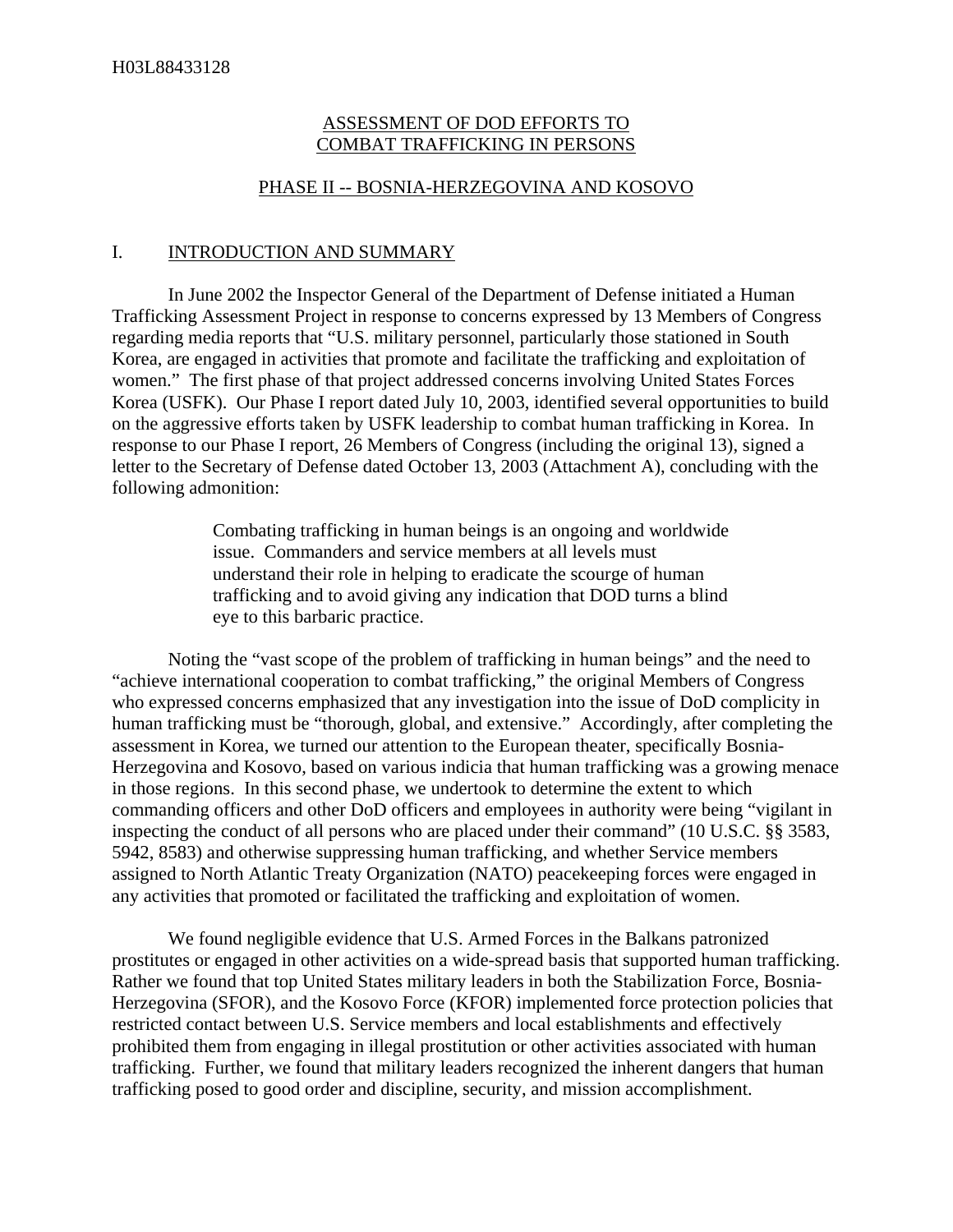Those generally favorable findings with respect to U.S. Service members were tempered by the testimony of two witnesses who observed possible involvement by U.S. forces (infrequent observations of Service members patronizing local bars). Further, some representatives of non-DoD organizations, which monitored human trafficking in the Balkans, opined that U.S. Service members contributed to the human trafficking problem at some, undefined, level. Moreover, we found potential weaknesses on the part of U.S. military leadership in the Balkans in addressing human trafficking issues -- neither SFOR nor KFOR has implemented a program designed to educate Service members regarding human trafficking issues and there are no specific prohibitions on patronizing prostitutes or engaging in other activities that may directly support human trafficking. We believe those potential weaknesses warrant a general reinforcement of the U.S. approach to human trafficking in the Balkans.

We obtained testimonial evidence from embassy officials, United Nations officials, and representatives from organizations that monitor human rights issues, which indicated Service members from other countries involved in NATO-led peacekeeping operations do not face the same restrictions on off-base movement imposed on U.S. Service members and were contributing to the human trafficking problem. For example, testimony indicated that Russian, Romanian, African, and Pakistani soldiers were the worst offenders with respect to human trafficking incidents in the past, including assaults of trafficked women. Accordingly, we recommend the Secretary of Defense support efforts to institute NATO policy that prohibits conduct on the part of NATO-led peacekeeping forces which could contribute to human trafficking.

With regard to DoD contractors, we found that contract employees, while considered members of the SFOR and KFOR community, are not subject to the same restrictions that are placed on U.S. Service members.For example, contractor employees are sometimes permitted to live outside U.S.-controlled military installations and, with few restrictions, to circulate in host country communities. Additionally, we determined that DoD contractors also employ many host country nationals, all of whom live in local communities and whose behavior is neither restricted nor monitored by DoD authorities. As members of SFOR and KFOR, contractor employees are forbidden from patronizing establishments designated by the United Nations or the European Union Police Mission as off-limits because of illegal prostitution and human trafficking concerns. However, we found that while some contractors make an effort to monitor their employees' activities and address employee misconduct, contractor behavior in this regard is not uniform. Not surprisingly, anecdotal evidence suggested some level of DoD contractor employee involvement in activities related to human trafficking in Bosnia-Herzegovina and Kosovo.

Based on these findings, we recommend that the Commander, United States European Command, consider the following actions:

• Continue to exercise vigilance to ensure military personnel adhere to laws and restrictions regarding activities related to human trafficking, such as prostitution. In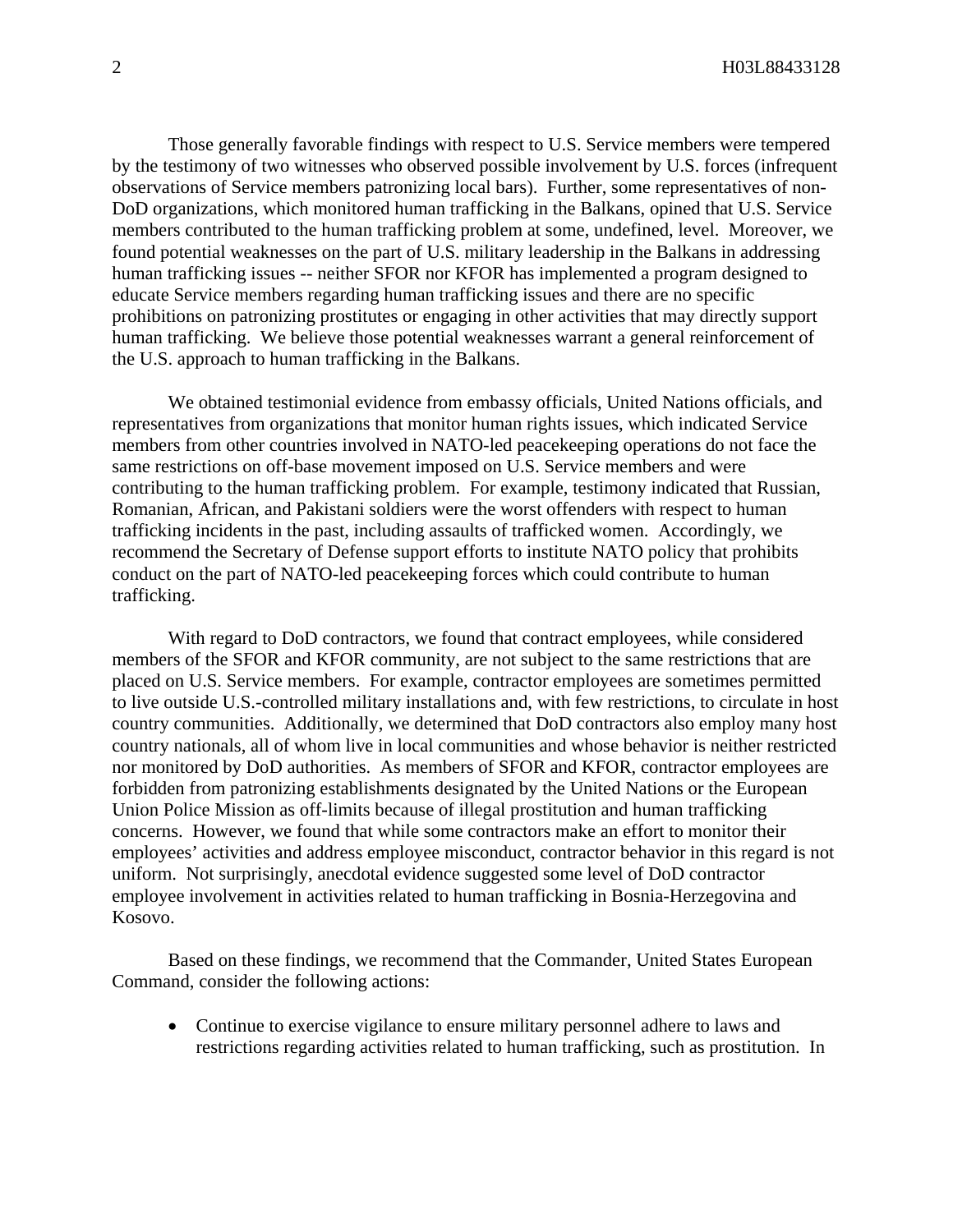$\overline{a}$ 

particular, this should include regular reviews of the "Fighter Management Pass Programs" and inspections of rest and relaxation locations.<sup>[1](#page-3-0)</sup>

- Amend General Order #1 to include provisions prohibiting engagement in all facets of prostitution and other activities related to human trafficking. These provisions should include punitive language to enable their enforcement through Article 92, UCMJ. For instance, the following subparagraph might be added to paragraph 3, "Prohibited Activities," of General Order #1: "Engaging in any activities associated with human trafficking. Such activities include obtaining the services of a prostitute, purchasing individuals for the purpose of indentured servitude or prostitution, or patronizing establishments that are suspected of involvement in human trafficking."
- Implement a training program designed to educate military personnel, contractor employees, and law enforcement personnel regarding human trafficking. Such a program should provide information on the legal, societal, and moral implications of engaging in activities that support human trafficking. In addition, law enforcement personnel should receive instruction in the provisions and application of the Military Extraterritorial Jurisdiction Act (MEJA), and especially in law enforcement measures necessary to support implementation of extraterritorial jurisdiction.
- Incorporate standard clauses in all contracts for work to be performed in Bosnia-Herzegovina and Kosovo that prohibits contractor employee involvement in activities that may support human trafficking and requires contractors to report to U.S. military authorities any information regarding involvement of their employees in such activities. Contractors should also be contractually bound to take appropriate measures to address such misconduct on the part of their employees. An example of a contract clause recently provided by this office to a contracting office is provided at Attachment B. Contracting officers should be charged to aggressively enforce such provisions.
- Implement policies to promote regular communication between U.S. military authorities, local judicial and law enforcement authorities, and the Trafficking and Prostitution Investigative Unit. Such communication would include the exchange of information regarding involvement by members of SFOR and KFOR in humantrafficking related activities, and would facilitate investigations and prosecutions.

The remainder of this report provides detailed findings and conclusions of our on-theground assessment in Bosnia-Herzegovina and Kosovo.

We believe that our assessments in Korea and the European theater, as well as our coordination with various offices in DoD, Congress, and other Federal agencies, provide the basis at this point for making recommendations for DoD-wide efforts to implement the

<span id="page-3-0"></span><sup>&</sup>lt;sup>1</sup> As discussed in greater detail below, the Fighter Management Pass Programs offer Service members stationed in the Balkans an opportunity to travel on pass to three alternative locations in Europe for rest and relation.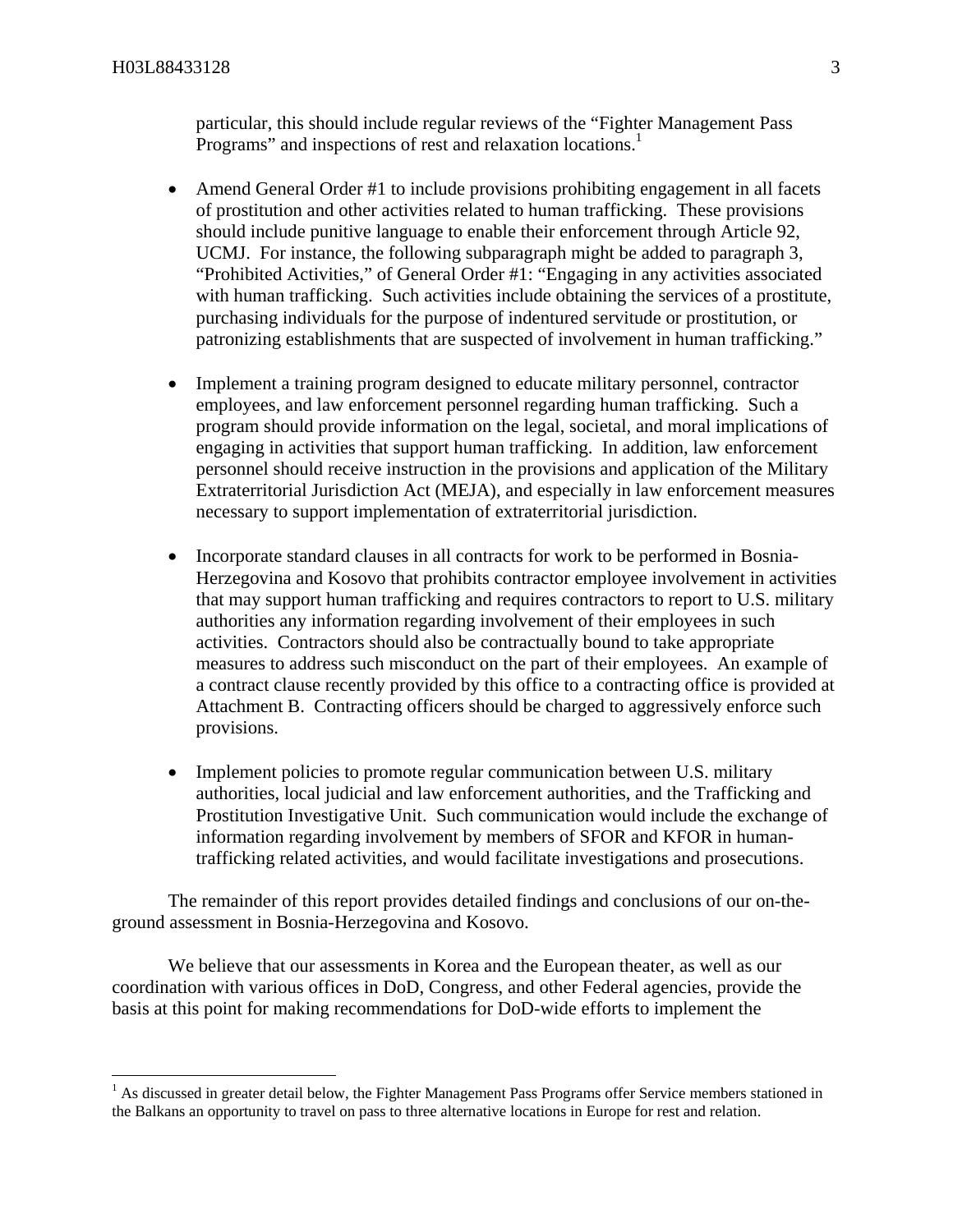President's "zero tolerance" policy on human trafficking.<sup>[2](#page-4-0)</sup> As an essential first step in laying the groundwork for future efforts to eliminate DoD complicity in human trafficking, we recommend that the Secretary of Defense issue a policy statement on human trafficking that clearly and unambiguously sets forth DoD opposition to any activities that promote, support, or sanction human trafficking. We recommend that the policy statement encourage Military Departments and commanders at all levels to:

- Educate all Service members and DoD civilians serving overseas on the worldwide trafficking menace, national policy with respect to trafficking in persons, and attendant personal responsibilities consistent with military core values and DoD ethical standards. Our assessment in Korea found that, while many Service members recognized the inherent immorality of activities associated with human trafficking, they received no official training or guidance on that issue until USFK leadership took action following unfavorable media depictions of Service members engaged in off-duty activities. Such training should be given early and often to all Service members who are subject to overseas deployment. This recommendation is consistent with NSPD-22 which requires that Federal agencies "adopt polices and procedures to educate, as appropriate personnel and contract employees on assignment or official travel abroad about trafficking in persons."
- Increase efforts by command and military police authorities worldwide to pursue indicators of trafficking in persons in commercial establishments patronized by DoD personnel, place offending establishments off-limits, and provide support, within their authority to do so, to host country authorities involved in the battle against trafficking in persons. Military police, together with courtesy patrols that may be used to augment law enforcement efforts, should be empowered to take such action as appropriate to place offending entertainment establishments off-limits to U.S. personnel and to encourage local authorities to enforce local sanctions on human trafficking activities. The obvious step of placing local establishments off-limits for human trafficking violations was not taken in Korea until the Commanding General, USFK, directed such action.
- Incorporate provisions in overseas contracts that prohibit any activities on the part of contractor employees that support or promote human trafficking and that imposes suitable penalties on contractors who fail to enforce appropriate standards of employee behavior. Contracting officers should be charged to aggressively enforce such provisions. With few exceptions, DoD contracts do not reflect the "zero tolerance" policy that extends to contractor personnel under NSPD-22.

<u>.</u>

<span id="page-4-0"></span><sup>&</sup>lt;sup>2</sup> See National Security Presidential Directive (NSPD)-22, Combating Trafficking in Persons," of December 16, 2002, which is further described in the "Standards" section of this report. That Directive states, "The United States hereby adopts a 'zero tolerance' policy regarding United States government employees and contractor personnel representing the United States abroad who engage in trafficking in persons."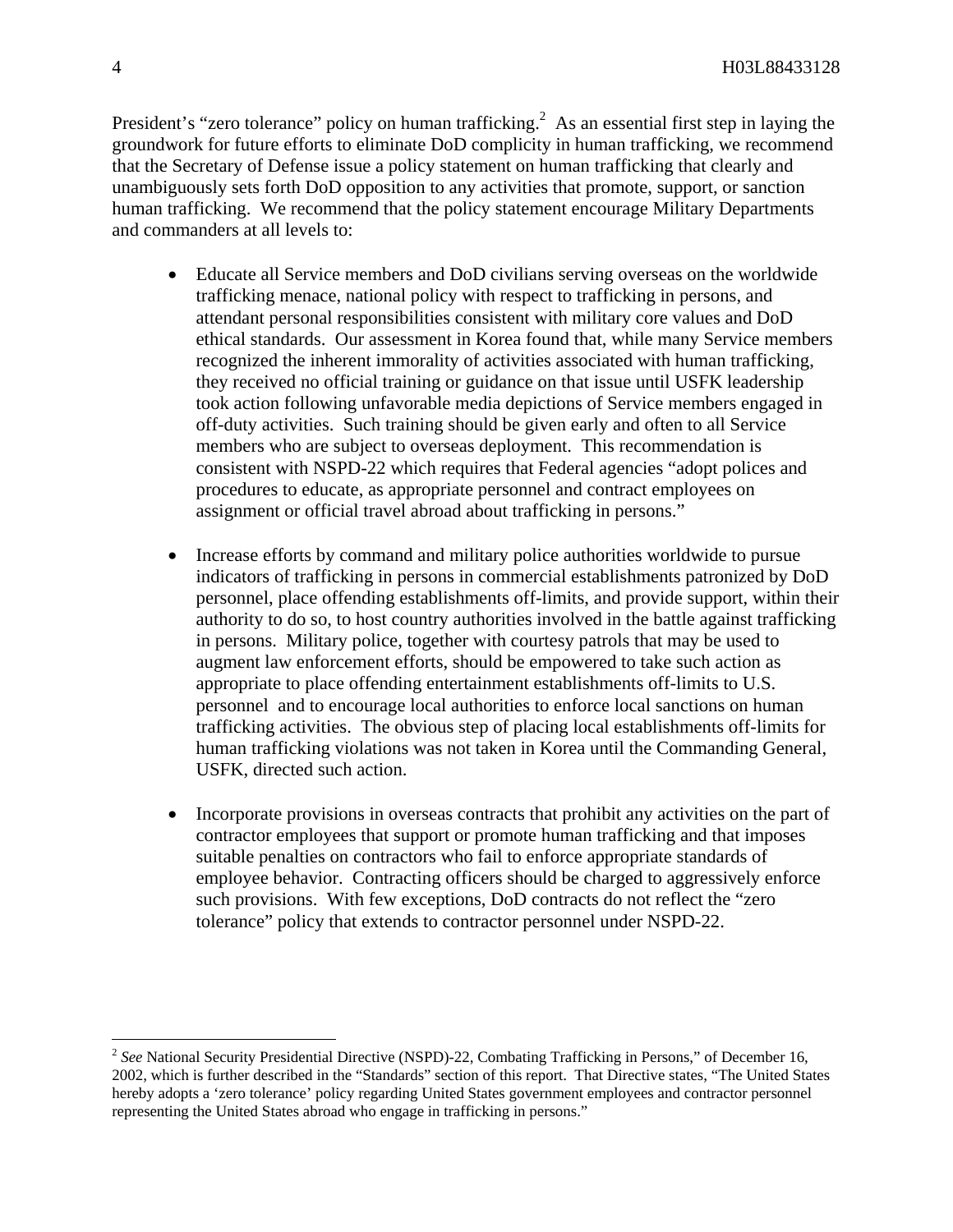• Devise a systemic method to evaluate the effectiveness of efforts to combat human trafficking as part of established inspection and evaluation programs carried out by their Inspector General organizations.

Additionally, we recommend that, consistent with President Bush's address to the United Nations General Assembly on September 23, 2003, the Secretary of Defense continue efforts to implement policy that prohibits conduct on the part of NATO-led peacekeeping forces which could contribute to human trafficking.<sup>[3](#page-5-0)</sup> In his address President Bush emphasized,

> "The victims of this industry [human trafficking] also need help from members of the United Nations, and this begins with clear standards and the certainty of punishment under the laws of every country."

This office will continue to evaluate DoD efforts to combat human trafficking on a global basis as part of a regular inspection and assessment program.

#### II. BACKGROUND

 $\overline{a}$ 

#### Background on Peacekeeping Forces in the Balkans

In Bosnia, a NATO-led multinational peacekeeping force, known as the Implementation Force (IFOR), began operations on December 20, 1995. IFOR consisted of approximately 65,000 uniformed personnel with the mission of establishing and maintaining a nonhostile environment. One year later NATO replaced IFOR with the Stabilization Force, Bosnia-Herzegovina (SFOR), which consisted of approximately 32,000 Service members in Bosnia-Herzegovina, approximately half that of IFOR. Over the past 6 years, SFOR forces have been reduced to approximately 12,000 Service members, divided into 3 multinational brigades. Both SFOR and its predecessor, IFOR, worked closely with the United Nations International Police Task Force (IPTF). The IPTF was replaced by the European Union Police Mission (EUPM) in January 2003.

With its headquarters in Sarajevo at Camp Butmir, SFOR is commanded by Lieutenant General (LTG) William E. Ward, U.S. Army. The bulk of U.S. Service members in Bosnia are assigned to Multinational Brigade North (MNB North), which has a total of 2,900 personnel and is headquartered at Eagle Base, located in Tuzla, Bosnia-Herzegovina. MNB North is commanded by Brigadier General (BG) James R. Mason, U.S. Army National Guard, and is comprised of Service members from Denmark, Finland, Poland, Portugal, Russia, Slovenia, Sweden, and Turkey, as well as the United States.

MNB South East, headquartered in Mostar, Bosnia, is commanded by BG Gian Marco Chiarini, Italian Army, and is comprised of soldiers from Albania, France, Germany, Italy, Morocco, and Spain. MNB North West, headquartered in Banja Luka, Bosnia, is commanded by

<span id="page-5-0"></span><sup>&</sup>lt;sup>3</sup> We understand that the Office of the Under Secretary of Defense for Policy is already working with the North Atlantic Council of NATO to adopt standards of conduct for NATO-led forces.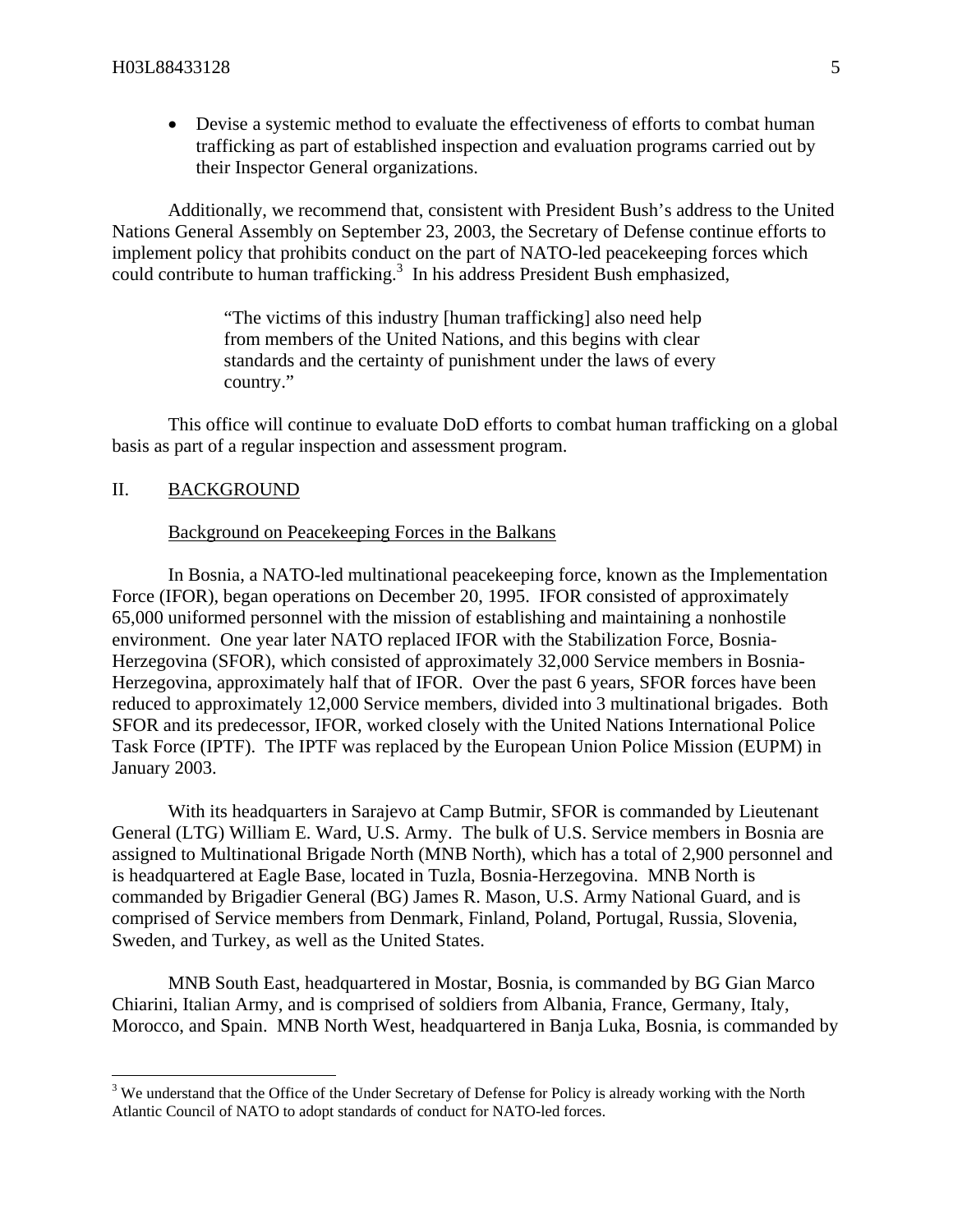Brigadier B.W. Barry, British Army, and is comprised of soldiers from Bulgaria, Canada, Czech Republic, The Netherlands, Romania, and the United Kingdom.

The Kosovo Force (KFOR), a NATO-led international force responsible for establishing and maintaining security, entered Kosovo on June 12, 1999 under a United Nations mandate. At full strength KFOR consisted of about 50,000 personnel, but now is manned by approximately 20,000 uniformed personnel. KFOR is headquartered in Pristina, Kosovo, and is commanded by LTG Fabio Mini, Italian Army, with Service members divided into five multinational brigades throughout Kosovo as follows.

- The Multinational Specialized Unit (MSU), headquartered in Pristina, commanded by Colonel CC Georg Di Pauli, Italian Army, and comprised of soldiers from Italy, France, and Estonia.
- MNB (East), headquartered in Urosevac, commanded by BG Daniel J. Keefe, U.S. Army, and comprised of soldiers from the United States, Greece, Lithuania, Russia, Poland, and Ukraine. Originally, the United States provided approximately 7,000 Service members to MNB East, but that number decreased to about 3,500 at present.
- MNB (Central), headquartered in Pristina, commanded by BG Paavo Kiljunen, Finnish Army, and comprised of soldiers from Finland, Czech Republic, Ireland, Latvia, Norway, Slovakia, Sweden, and the United Kingdom.
- MNB (Northeast), headquartered in Mitrovica, commanded by General Marc Bertucchi, French Army, and comprised of soldiers from France, Belgium, Denmark, Greece, Lithuania, Luxemburg, Romania, Morocco, and Ukraine.
- MNB (Southwest), headquartered in Pritzren, commanded by Brigadier General Robert Bergmann, German Army, and comprised of soldiers from Germany, Austria, Argentina, Azerbaijan, Bulgaria, Georgia, Italy, Romania, Spain, Switzerland, and Turkey.

## Background on Human Trafficking in the Balkans

A plethora of information is available regarding human trafficking in the Balkans. Hundreds of articles have appeared in well-respected publications. Reporters for a variety of news agencies have interviewed trafficking victims and documented their personal stories. The International Organization for Migration (IOM) tracks trends in Human Trafficking and also interviews victims.

Congressman Christopher Smith has met personally with trafficking victims. Under Attorney General John Ashcroft's leadership, the Department of Justice now treats the fight against human trafficking as a top civil rights priority. In a recent speech, the U.S. Ambassador to Moldova announced, "We often hear that trafficking is a form of slavery. That is not simply a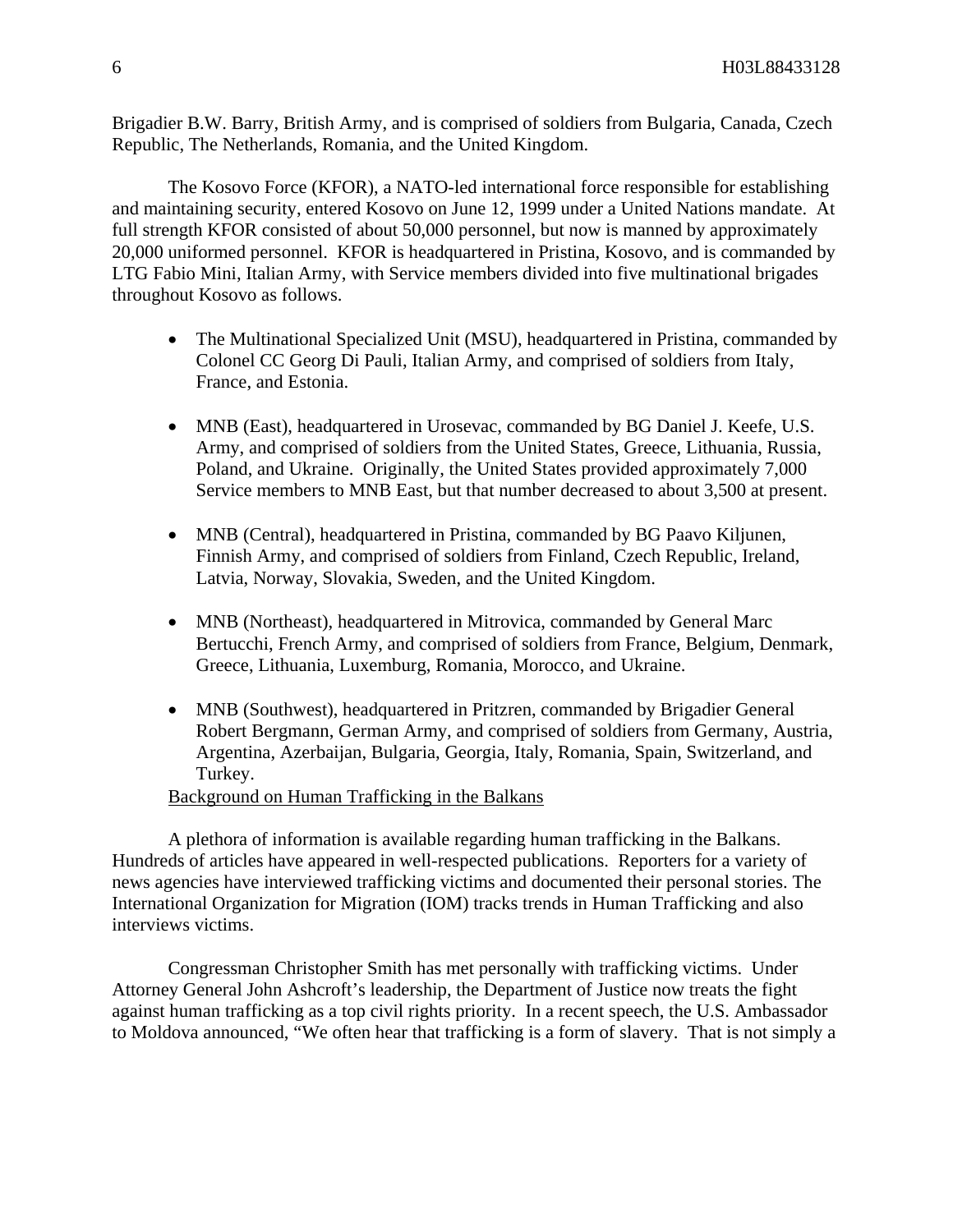$\overline{a}$ 

cliché . . .. Trafficking in humans is the second most lucrative illicit business in the world after arms trafficking."<sup>4</sup>

One of the most comprehensive studies of human trafficking in the Balkans was published in November 2002 by Human Rights Watch (HRW), entitled "Hopes Betrayed: Trafficking of Women and Girls to Post-Conflict Bosnia and Herzegovina for Forced Prostitution" (hereinafter referred to as HRW report). The HRW report provided significant evidence that members of the IPTF engaged in human trafficking. The report stated that "Human Rights Watch investigators also found evidence that some Stabilization Force (SFOR) contractors -- civilians hired to provide logistical support for military forces based in Bosnia and Herzegovina -- engaged in trafficking-related activities." The HRW report cited evidence that "some civilian contractors employed on U.S. military SFOR bases in Bosnia and Herzegovina engaged in the purchase of women and girls."

Addressing jurisdictional issues, the HRW report stated, "Although these U.S. employees [DoD contractor personnel] enjoyed only 'functional' immunity (immunity only for acts related to their official duties), as of October 2002, not one had faced prosecution in Bosnia and Herzegovina for criminal activities related to human trafficking. Instead, when they came under suspicion, they returned to the United States almost immediately."

HRW investigators concluded that the "brisk repatriation" of U.S. personnel implicated in human trafficking "precluded Bosnian prosecutions and prevented the SFOR contractors from serving as witnesses in criminal cases against the owners of the establishments engaged in trafficking." The report then noted that "under a U.S. law passed in 2000, the U.S. government gained jurisdiction over these citizens but had not brought any prosecutions as of October  $2002."$ <sup>[5](#page-7-1)</sup>

HRW found that "since the end of the war in 1995, Bosnia and Herzegovina has become a major trafficking destination." Significantly for the DoD, HRW investigators concluded that, "while trafficked women and girls [in Bosnia-Herzegovina] have reported that approximately 70 percent of their clients were local citizens . . . local NGOs [nongovernmental organizations] believe that the presence of thousands of expatriate civilians and soldiers has been a significant motivating factor for traffickers to Bosnia and Herzegovina." In other words, HRW concluded that the mere presence of multinational personnel in the region financially incentivized human trafficking, giving the implication that presence of U.S. personnel contributed, at some level, to the human trafficking problem.

<span id="page-7-0"></span><sup>&</sup>lt;sup>4</sup> Ambassador Pamela Hyde Smith's remarks at the NATO Euro-Atlantic Partnership Council Meeting of July 24, 2003, in Brussels (as delivered).

<span id="page-7-1"></span><sup>&</sup>lt;sup>5</sup> In November 2000, the Military Extraterritorial Jurisdiction Act of 2000, Public Law 106-523, was enacted. This Act was designed to close some of the jurisdictional loopholes that, in some instances, had rendered U.S. citizens essentially immune from prosecution for crimes committed overseas. The scope of the Act, however, is limited to "certain members of the Armed Forces and . . . persons employed by or accompanying the Armed Forces outside the United States."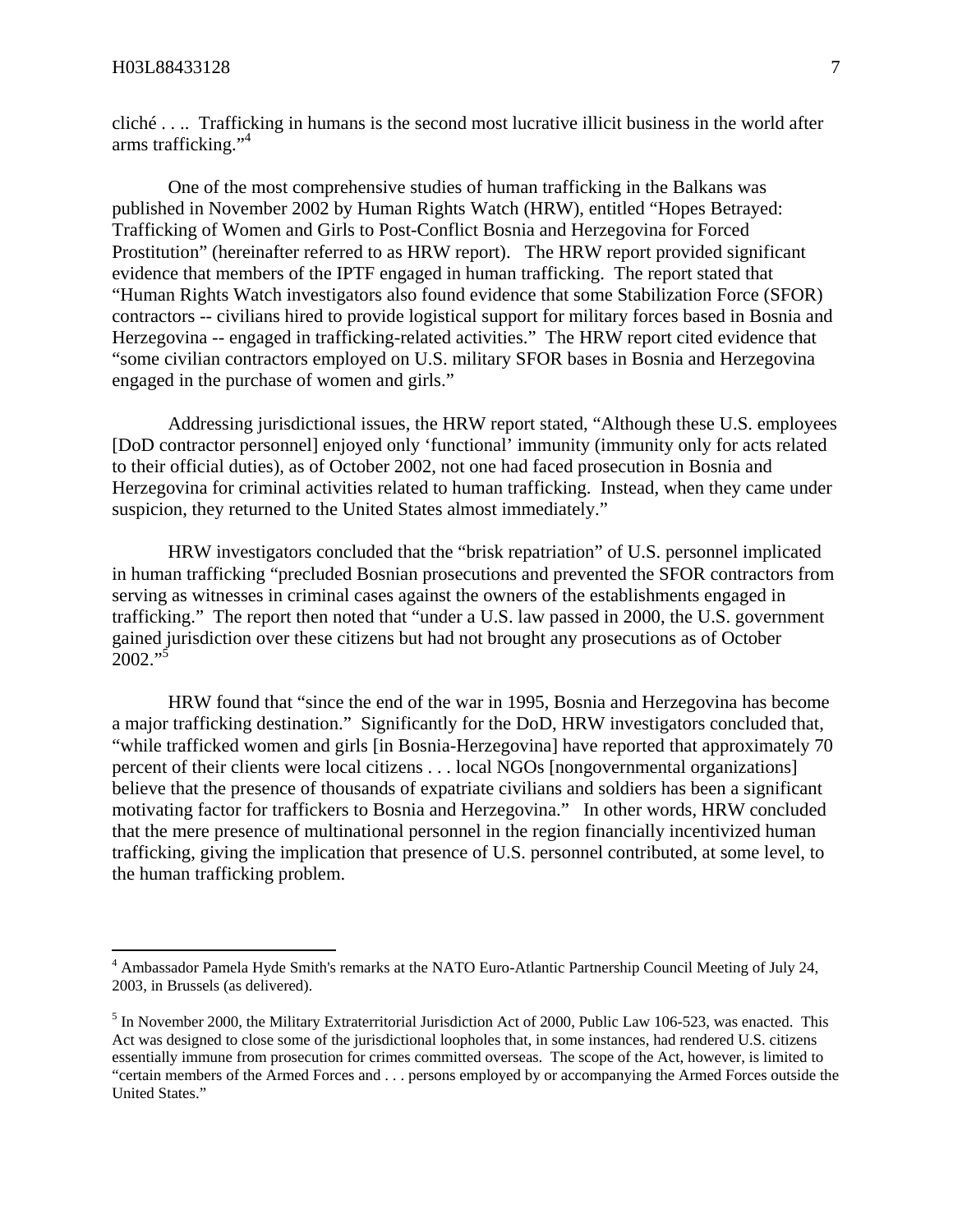HRW's analysis of financial incentives represented by the U.S. presence in Bosnia-Herzegovina was supported by a report published by the United Nations Children's Fund (UNICEF), the United Nations (U.N.) Office of the High Commissioner for Human Rights, and the Organization for Security and Cooperation in Europe Office for Democratic Institutions and Human Rights. This report noted that "international clients pay higher rates and spend more money in the bars than local men," including accounting for an "estimated . . . 70 percent of all profits from prostitution."

In a Hearing before the Subcommittee on International Operations and Human Rights of the Committee on International Relations House of Representatives, a former United Nations Human Rights Investigator in Bosnia testified:

> U.N. peacekeepers' participation in the sex slave trade in Bosnia is a significant, widespread problem, resulting from a combination of factors associated with the U.N. peacekeeping operation and conditions in general in the Balkans. More precisely, the sex slave trade in Bosnia largely exists because of the U.N. peacekeeping operation. Without the peacekeeping presence, there would have been little or no forced prostitution in Bosnia.[6](#page-8-0)

In its report, HRW stated that it "did not find direct evidence that SFOR soldiers engaged in trafficking of women and girls in Bosnia and Herzegovina. Substantial evidence, however, pointed to involvement by SFOR U.S. civilian contractors, who had more freedom to move around Bosnia and Herzegovina than the SFOR peacekeepers and did not face the same prohibitions on visiting nightclubs." HRW recommended that SFOR take the following actions:

- Investigate thoroughly all allegations of SFOR soldiers', contractors', and expatriate civilian employees' involvement in trafficking or the purchase of women or girls and their passports.
- Investigate thoroughly allegations of physical or sexual abuse of women or girls by SFOR soldiers, expatriate civilian employees, or contractors in Bosnia and Herzegovina.
- Ensure that the records of all investigations are delivered to the country of origin of each SFOR soldier or contractor under investigation. Ensure that prosecutors and police in the countries of origin receive all records necessary to bring charges against soldiers and contractors found to have engaged in trafficking or other illegal activities related to trafficking in persons.
- Prosecute personnel accused of participation in trafficking to the fullest extent of the law.

 $\overline{a}$ 

<span id="page-8-0"></span><sup>&</sup>lt;sup>6</sup> Statement of Mr. David Lamb, Former U.N. Human Rights Investigator in Bosnia, before the Subcommittee on International Operations and Human Rights of the Committee on International Relations, House of Representatives, April 24, 2002.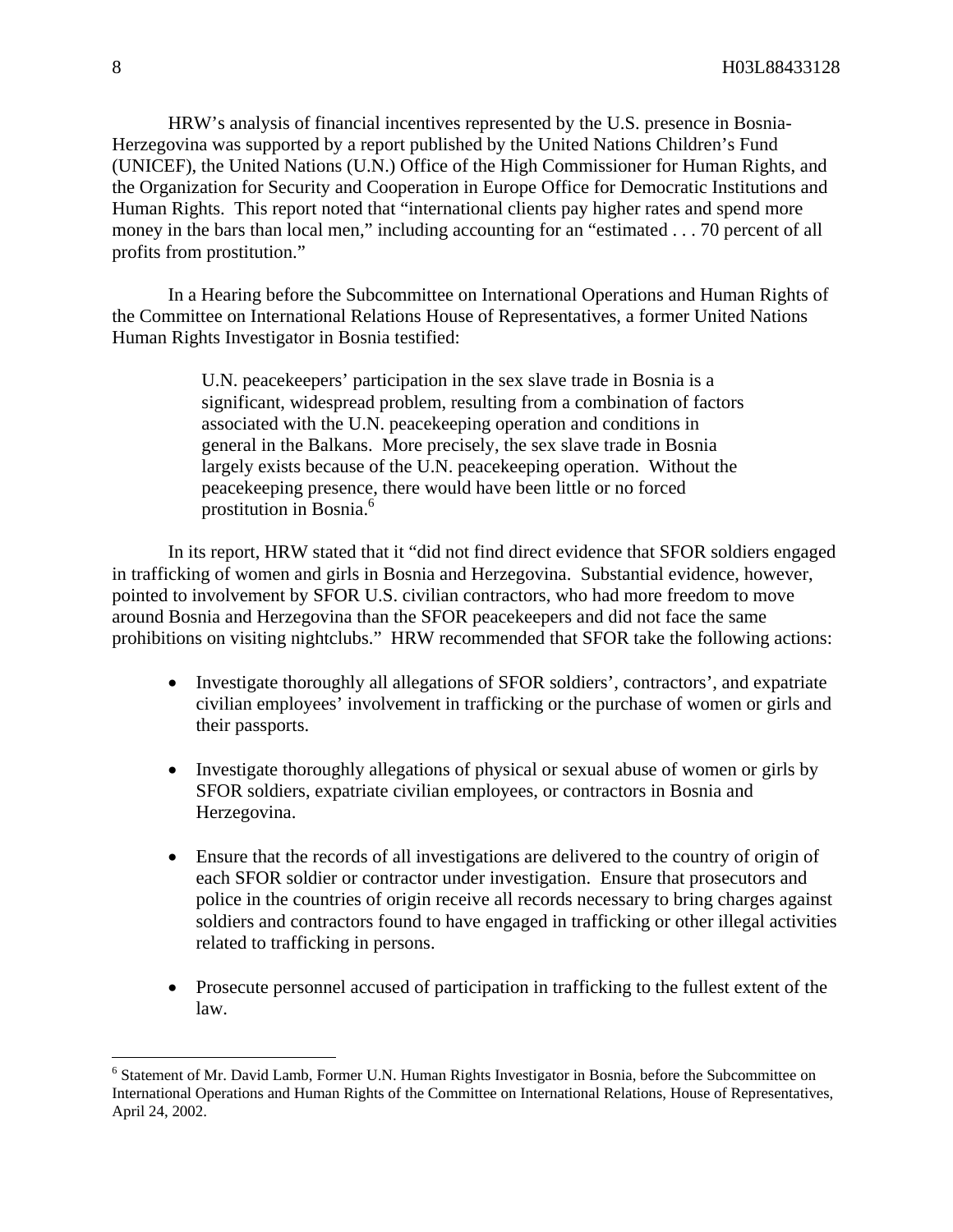#### Background on Human Trafficking Cases Involving U.S. Contractors in the Balkans

Ms. Kathryn Bolkovac was an employee of DynCorp Aerospace Technology U.K., Ltd. (DynCorp), a Department of State contractor providing personnel to serve as Police Monitors attached to the IPTF in Bosnia. In the course of her duties as a Police Monitor, Ms. Bolkovac became concerned regarding the trafficking of women and girls by organized criminal groups in Bosnia. Specifically, Ms. Bolkovac was concerned that some United Nations personnel in Bosnia were participating in human trafficking and that the police monitors and their supervisors (DynCorp employees) were facilitating, rather than combating, human rights abuses.

In July 2000, and on October 9, 2000, Ms. Bolkovac sent e-mails to multiple recipients in the United Nations and DynCorp detailing the abusive nature of human trafficking. Ms. Bolkovac also asserted that SFOR and IPTF personnel, among others, were involved in human trafficking and witness intimidation.

In April 2001 DynCorp fired Ms. Bolkovac, who subsequently alleged that her firing was in reprisal for the complaints she had made about coworkers engaged in human trafficking. Ms. Bolkovac filed suit in a U.K. Employment Tribunal for unfair dismissal.<sup>7</sup> Ms. Bolkovac prevailed at trial in 2003. Her case received international publicity and drew attention to issues of U.S. personnel involved in human trafficking in Bosnia and Kosovo.

A second case involved Mr. Ben Johnston, who was a helicopter mechanic employed by DynCorp under a United States Air Force contract in Bosnia.<sup>8</sup> In spring 2000 Mr. Johnston notified DynCorp and the U.S. Army Criminal Investigation Command (CID) that DynCorp employees were engaging in sex slavery, including the buying and selling (through purchase of passport) of underage women to use for sex and as domestic servants.<sup>[9](#page-9-2)</sup>

According to HRW, a CID investigative report indicated that, during an interview with a CID agent, one DynCorp employee confessed to purchasing a woman from a brothel near the military base and gave a sworn statement giving details of the human trafficking operation. In addition to providing the sworn statement, the employee also "provided investigators with a pornographic videotape that appeared to document a rape" committed by a DynCorp employee involving a trafficked women. According to the HRW, it was clear from the videotape that the woman told the employee "no" prior to and during the sexual intercourse. Further, the HRW report presented verbatim testimony, taken from the CID report, of the DynCorp employee wherein he admitted having sexual intercourse with a trafficked woman after she said "no" and he admitted that "it is wrong to force yourself upon someone without their consent." However, HRW reported that CID investigators did not "properly delve into allegations that [the DynCorp employee] may have raped one of the victims on the videotape or that the women were trafficking victims. . . . Instead, the CID referred the matter to the local police for

 $\overline{a}$ 

<span id="page-9-0"></span> $^7$  Ms. Bolkovac brought suit under the (U.K.) Public Interest Disclosure Act of 1998.

<span id="page-9-1"></span><sup>8</sup> Air Force contract number F34061-97-D0422.

<span id="page-9-2"></span><sup>&</sup>lt;sup>9</sup> Because of the possibility of retaliation by DynCorp employees and the Serbian mafia, CID placed Mr. Johnston and his wife in protective custody.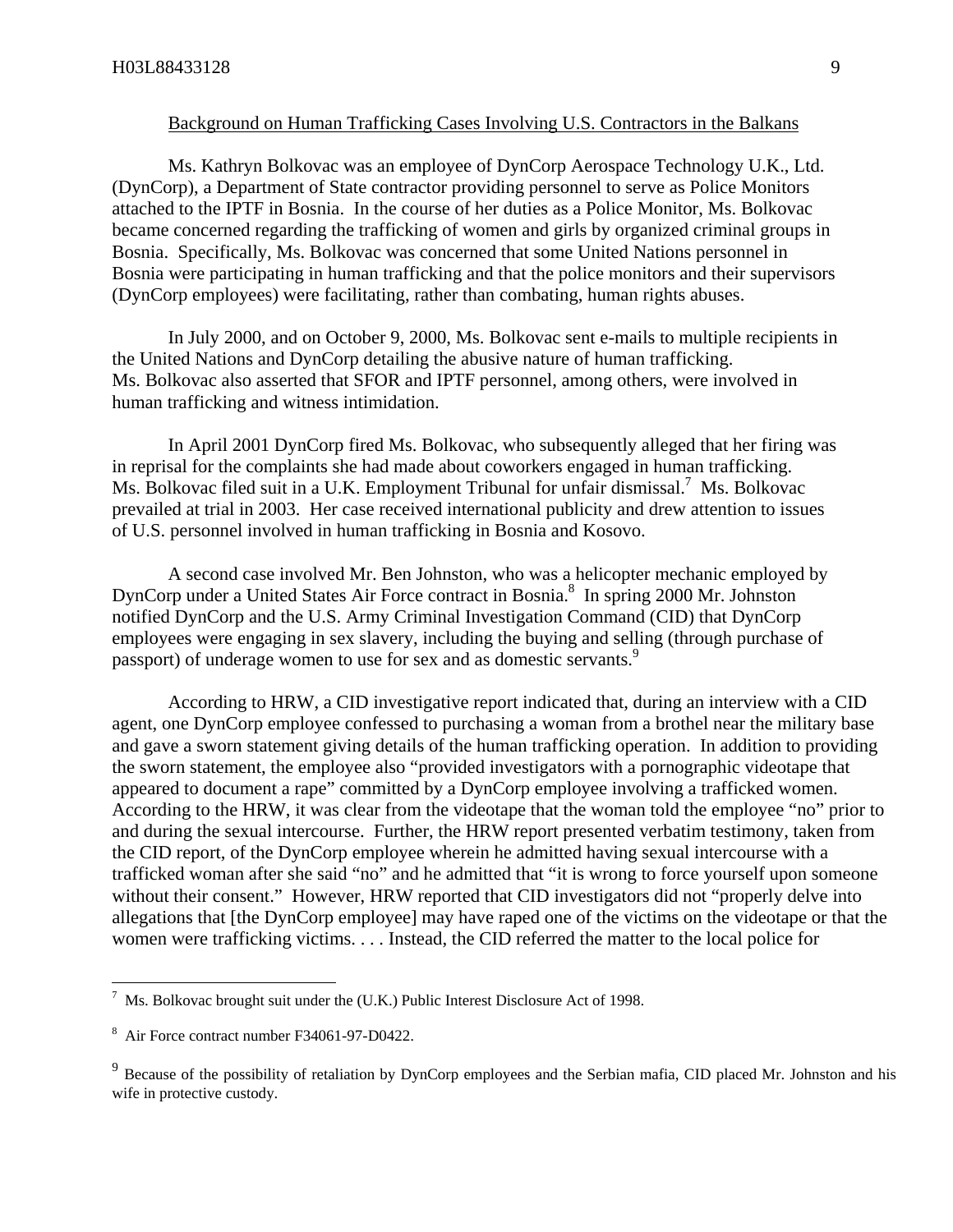investigation." None of the contractor employees accused of trafficking-related crimes faced prosecution, according to HRW, because "local police denied to Human Rights Watch that they had authority to arrest, detain, or prosecute SFOR contractors for crimes committed in Bosnia and Herzegovina $\equiv$  $\parallel$ <sub>11</sub>."

DynCorp fired Mr. Johnston on June 9, 2000, for bringing "discredit to the Company and the U.S. Army while working in Tuzla, Bosnia and Herzegovina." In August 2000, Mr. Johnston filed suit in federal district court in Texas for damages arising from his termination. After Ms. Bolkovac won her case at trial, DynCorp settled with Mr. Johnston.

According to publicly available testimony in Mr. Johnston's lawsuits, Bosnia police investigated DynCorp employees for human trafficking in 1999, several months prior to Mr. Johnston's and Ms. Bolkovac's complaints. The Bosnia press reported that DynCorp employees were accused of "harboring illegal immigrants and participating in organized crime activities to buy ownership (passports) of women." Reportedly, in August 1999, the Commander, Task Force Eagle, Multi-National Brigade North, located in Tuzla, Bosnia-Herzegovina, informed DynCorp of the names of the accused employees and requested the employees be removed from Bosnia within 48 hours. DynCorp complied. A few days later DynCorp reportedly fired these employees.

As a result of the Johnston case, DynCorp began requiring employees assigned overseas to sign an additional letter of agreement regarding a prohibition on human trafficking.<sup>10</sup> On April 24, 2002, the Subcommittee on International Operations and Human Rights, U.S. House of Representatives, held hearings on the sex slave trade in Bosnia. Mr. Johnston testified before that committee. Ms. Martina E. Vandenberg, of Human Rights Watch, provided testimony that corroborated the participation of DynCorp employees in sex slavery in Bosnia.

#### III. SCOPE

 $\overline{a}$ 

 Our assessment team traveled to the SFOR Headquarters at Camp Butmir in Bosnia and to KFOR Headquarters and MNB East Headquarters, at "Film City" and Camp Bondsteel, in Kosovo in June 2003. The team was accompanied by an advisor to the U.S. Mission to the United Nations, representatives from the Center for Strategic and International Studies with a grant from the State Department, and a U.S. European Command representative. We focused our efforts on gathering information relevant to the possible involvement of DoD personnel in human trafficking and illegal prostitution and reviewing pertinent policies and procedures.

We conducted discussions with 40 officials including U.S. military commanders, members of their staffs, and representatives from various agencies and nongovernmental

<span id="page-10-0"></span> $10$  The letter of agreement also required DynCorp employees to notify DynCorp management of any employee engaging in human trafficking. The letter, however, did not include any indication that DynCorp would protect, and not reprise against, such whistleblowers. See, for example, 10 U.S.C. 2409, which states, "An employee of a contractor may not be discharged, demoted, or otherwise discriminated against as a reprisal for disclosing . . . information relating to a substantial violation of law related to a contract . . .." DynCorp also indicated to this Office that it has placed 234 business establishments in Bosnia off-limits to all its employees, and that it has instructed the IPTF to inform DynCorp of any employee who visited the offlimits establishment.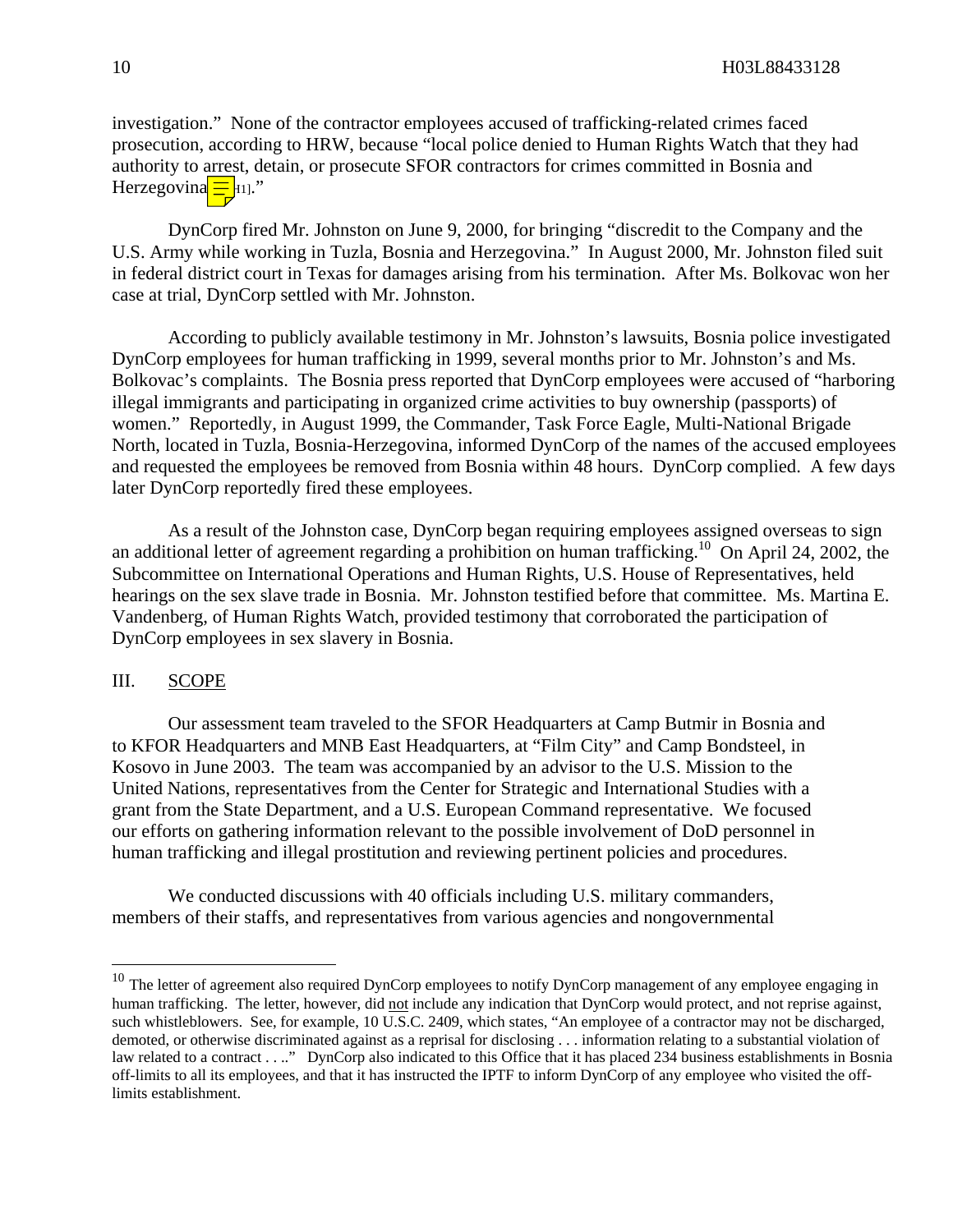organizations. The following summary of individuals with whom we discussed human trafficking issues is provided:

- U.S. European Command (EUCOM) Headquarters, Stuttgart, Germany. LTG John B. Sylvester, Chief of Staff; representatives from the Offices of the EUCOM Staff Judge Advocate and EUCOM Inspector General; the EUCOM Bosnian Desk Officer.
- Camp Butmir located in Sarajevo, Bosnia-Herzegovina. BG Kenneth Quinlin, U.S. Army, SFOR Assistant Chief of Staff for Operations, and his Inspector General and Legal Advisor.
- Sarajevo, Bosnia-Herzegovina. Officials from the Organization for Security and Cooperation in Europe, the U.S. Embassy; the Office of the United Nations High Commissioner for Human Rights; the International Organization for Migration, and the European Union Police Mission.
- Eagle Base, Tuzla, Bosnia-Herzegovina. BG James R. Mason, Commander, Task Force Eagle, Multinational Brigade North (MNB-North); the MNB Staff Judge Advocate and Inspector General; an Army CID Special Agent, Organization for Security and Cooperation in Europe representatives, a DoD contractor Project Manager; military personnel from the Comptroller office.
- Prishtina, Kosovo. Representatives from the Government of Kosovo (Office for Good Governance, Human Rights, Equal Opportunities and Gender Issues and the Office of the Prime Minister); the Bureau for International Narcotics & Law Enforcement Affairs (U.S. Department of State); the U.S. Office Prishtina (otherwise referred to as the U.S. Embassy); the IOM; the U.S. Department of Justice; the Civilian Police Trafficking and Prostitution Investigation Unit; the Organization for Security and Cooperation in Europe; and nongovernmental organizations (NGOs).
- "Film City," Kosovo. BG Rick Lynch, U.S. Army, Chief of Staff, KFOR, and his operations chief.
- Camp Bondsteel, Kosovo. BG Daniel J. Keefe, U.S. Army, Commander Multinational Brigade-East; the staff judge advocate; a Special Forces commander; an intelligence officer; Army CID agents; a regional chief of police; a DoD contractor representative; and a Defense Contract Management Agency representative.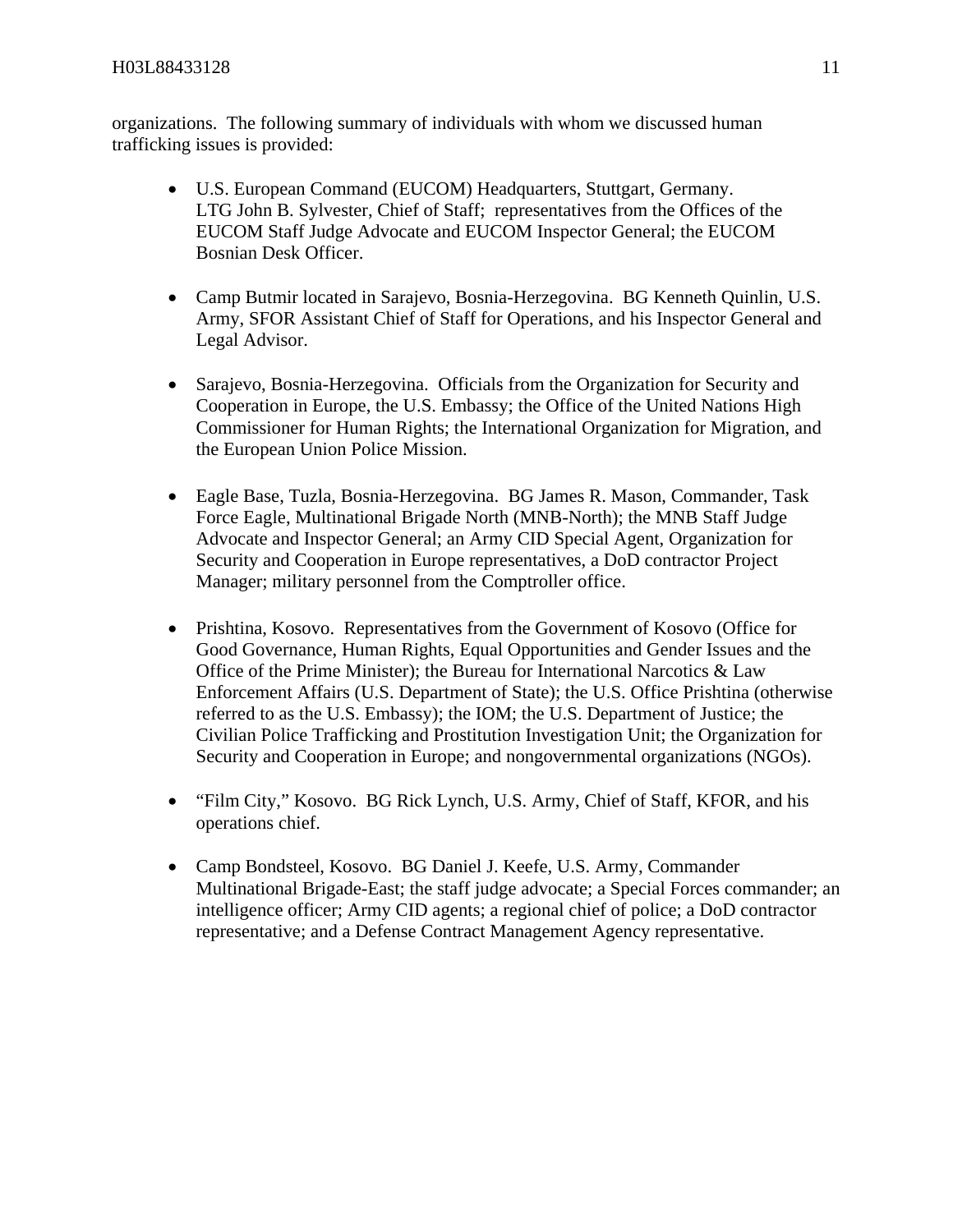#### IV. FINDINGS AND ANALYSIS

#### Standards

**Title 10, United States Code (U.S.C.), Sections 3583, 5947, and 8583, "Requirement of Exemplary Conduct," enacted November 18, 1997. (In the case of the Navy, the 1997 legislation reaffirmed standards that have applied to Naval and Marine Corps officers since they were first set forth in regulations drafted by President John Adams and approved by the Continental Congress in 1775.)**

 These sections establish a standard of conduct for commanding officers and others in authority in the Army (3583), Air Force (8583), and Naval Service (5947) to:

"(1) show in themselves a good example of virtue, honor, patriotism, and subordination;

"(2) be vigilant in inspecting the conduct of all persons who are placed under their command;

"(3) guard against and suppress all dissolute and immoral practices, and to correct, according to the laws and regulations of the Army, Air Force, and Naval Services, all persons who are guilty of them; and

"(4) take all necessary and proper measures, under the laws, regulations, and customs of the Army, Air Force, and Naval Service, to promote and safeguard the morale, the physical wellbeing, and the general welfare of the officers and enlisted persons under their command or charge."

These provisions are of significance here, because, in our view, they impose on commanders a responsibility to lead by example in fighting human trafficking, to be "vigilant in inspecting the conduct of all persons who are placed under their command," and to take proactive measure to discourage and punish conduct that contributes to human trafficking. In other words, no DoD person "in authority" should ever "turn a blind eye" to human trafficking.

## **Public Law (P.L.) 106-386, Division A, 114 Stat. 1464, "Trafficking Victims Protection Act of 2000," dated January 24, 2000**

The purposes of the Act are to "combat trafficking in persons, a contemporary manifestation of slavery whose victims are predominantly women and children, to ensure just and effective punishment of traffickers, and to protect their victims."

The Act requires the President to establish an Interagency Task Force, chaired by the Secretary of State, to "monitor and combat trafficking." While DoD is not named as one of the agencies to be included on the Task Force, the Act enables the President to designate Federal agencies in addition to those named.

The Act directs the Task Force to, among other things,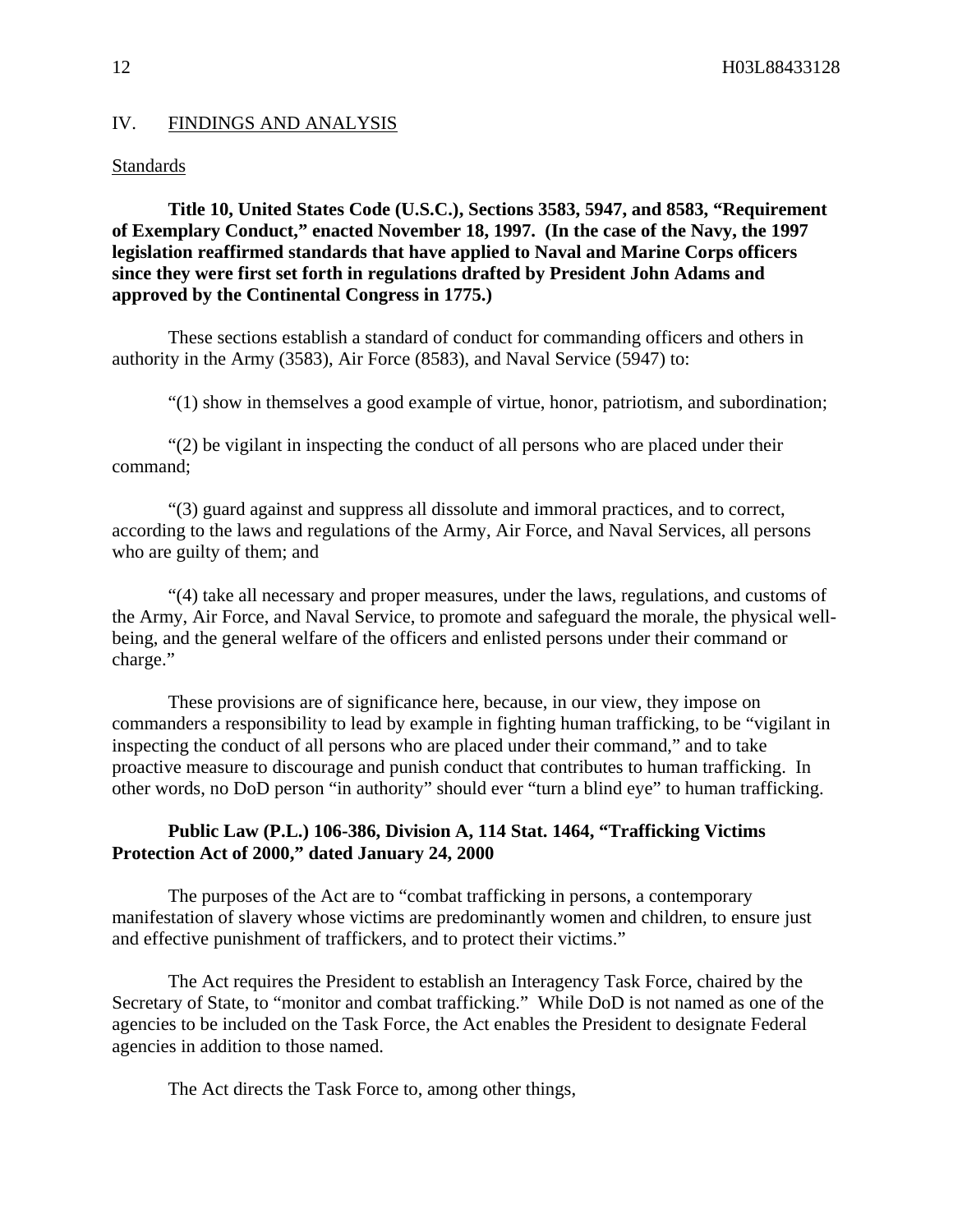- "coordinate the implementation of" the Act;
- "measure and evaluate . . . progress . . . in the areas of trafficking prevention, protection, and assistance of victims . . . prosecution and enforcement against traffickers;" and
- "expand interagency procedures to collect and organize data, to include significant research and resource information on domestic and international trafficking."

The Act empowers the President and Executive Agencies to take acts to fight trafficking in persons, to include imposing economic sanctions on countries that do not act to curb trafficking, providing assistance to victims of trafficking, such as special work visas and education programs, and amends U.S. criminal laws to better define, investigate, prosecute, and punish trafficking and related offenses.

# **National Security Presidential Directive (NSPD)-22, "Combating Trafficking in Persons," dated December 16, 2002**

NSPD-22 exhorts Federal agencies to "strengthen their collective efforts, capabilities, and coordination to support the policy to combat trafficking in persons." It further states: "The policy of the United States is to attack vigorously the worldwide problem of trafficking in persons, using law enforcement efforts, diplomacy, and all other appropriate tools," and directs relevant agencies of the U.S. Government to work together to address human trafficking.

The Directive details five areas of effort in fighting trafficking: vigorous prosecution of traffickers; raising awareness of the problem; protecting victims of trafficking; reducing vulnerability of potential victims through education, economic opportunity, and protection of human rights; and encouraging cooperation of other nations in the fight against human trafficking.

The Directive states "our policy is based on an abolitionist approach to trafficking in persons, and our efforts must involve a comprehensive attack on such trafficking, which is a modern day form of slavery. . . . [T]he United States Government opposes prostitution and any related activities, . . . as contributing to the phenomenon of trafficking in persons," and takes the position that these activities should not be regulated as a legitimate form of work.

The Directive implements the Victims of Trafficking and Violence Protection Act of 2000 by creating a Task Force that includes the Departments of State, Justice, Labor, Homeland Security, Health and Human Services, Defense, and Treasury, and the Agency for International Development, the Central Intelligence Agency, and the Office of Management and Budget to cooperate in developing a coordinated strategy for "active diplomatic engagement, marshalling law enforcement resources, gathering and sharing intelligence, obtaining international cooperation, and providing specialized law enforcement training as necessary to combat trafficking in persons." Under the direction of the Secretary of State, the Office to Monitor and Combat Trafficking in Persons in the Department of State will advise the Task Force as to the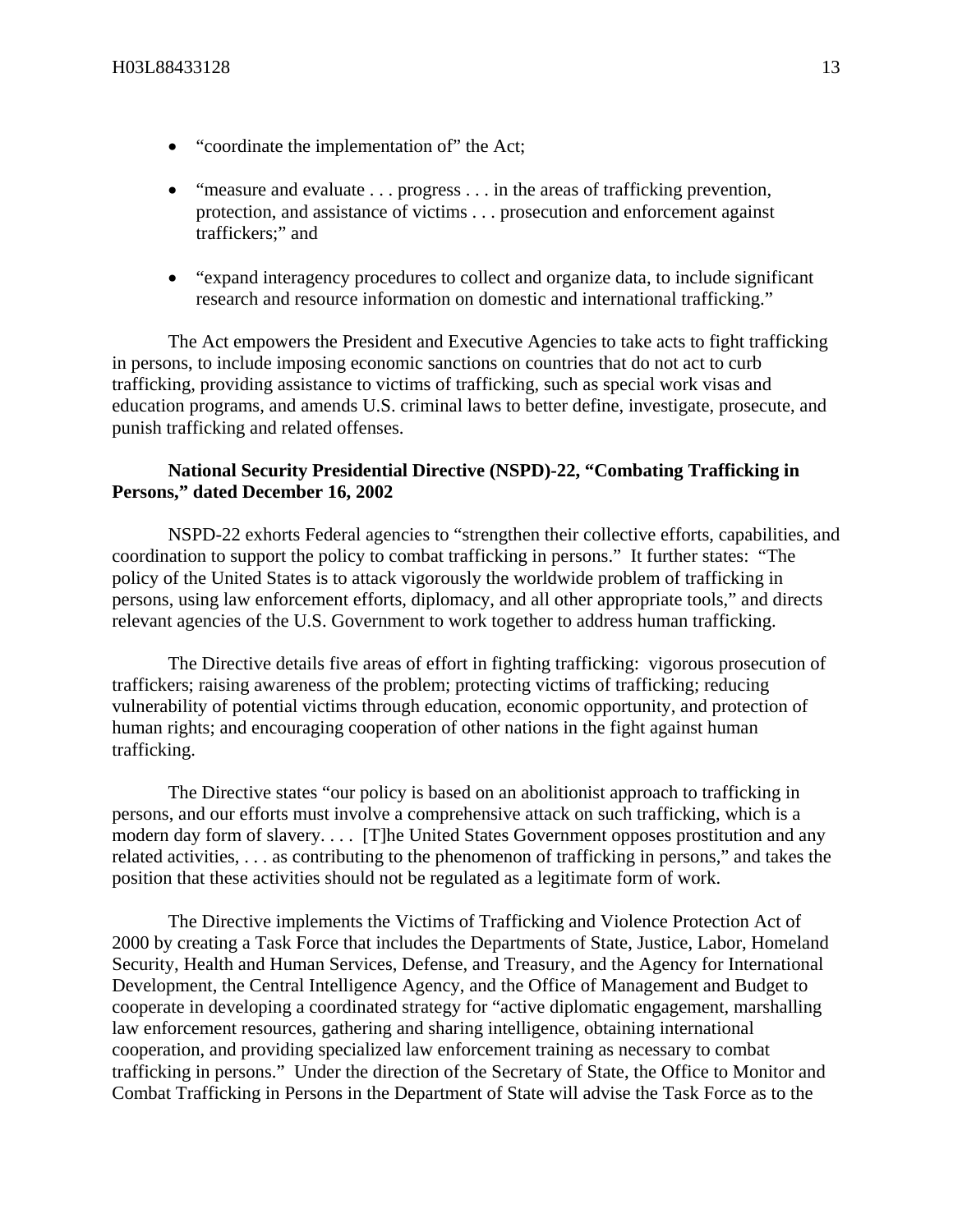implementation of the Victims of Trafficking and Violence Protection Act of 2000, as well as any Task Force Initiatives.

The DoD, together with other agencies, is given the task of developing and implementing relevant training programs. The agencies must review their internal procedures, capabilities, programs, and resources necessary to implement the Directive and, within 90 days of the effective date of the Directive (December 16, 2002), promulgate plans to implement it. The Under Secretary of Defense for Policy is currently staffing the required plan.

# **Annex D, Agreement between the Republic of Bosnia and Herzegovina and the North Atlantic Treaty Organization Concerning the Status of NATO and its Personnel, Dayton Accords, Appendix B to Annex 1-A. Wright Patterson Air Force Base, Dayton, Ohio, November 21, 1995, and Brussels, November 23, 1995, 35 ILM I (1996) 102)**

Annex D establishes the Status of Forces Agreement (SOFA) between the Republic of Bosnia and Herzegovina and the North Atlantic Treaty Organization as part of the Dayton Accords in November, 1995.

# **Headquarters Peace Stabilization Force, Sarajevo, Bosnia-Herzegovina, Office of the Commander, "Interpretation of the Agreements between NATO and the Republic of Bosnia and Herzegovina and Croatia Concerning the Status of NATO and its Personnel," September 24, 1998.**

This document, signed by the Commander, Peace Stabilization Force in Sarajevo, Bosnia-Herzegovina, interprets the SOFA and addresses the status of U.S. contractors and their employees deployed in support of the Peace Stabilization Force. We consider it significant because it makes clear that, "Personnel employed by contractors . . . other than personnel locally hired are to be considered NATO personnel." That is, restrictions intended to curb complicity in human trafficking that are imposed on NATO military personnel may also be imposed on contractor personnel. Also, "In the case of contractors and their personnel, any immunity from the criminal jurisdiction of the Republic of Bosnia-Herzegovina or the Republic of Croatia extends only to acts or omissions occurring within the scope of their official duties as determined by the SFOR legal advisor."

#### Factual Findings

#### Facts Concerning Service Member Complicity in Human Trafficking

Most witnesses acknowledged the existence of a serious human trafficking problem in the Balkans that many individuals believed started, or dramatically increased, after cessation of combat operations and the influx of foreign nationals -- both contractors and NATO peacekeeping forces. However, with few exceptions, none of the witnesses we interviewed provided any first-hand observations or other evidence that U.S. Service members patronized or supported entertainment establishments that engaged in prostitution or other activities related to human trafficking. A United Nations representative in Sarajevo, who monitored the human trafficking situation there and is recognized as an expert in human trafficking, believed that U.S.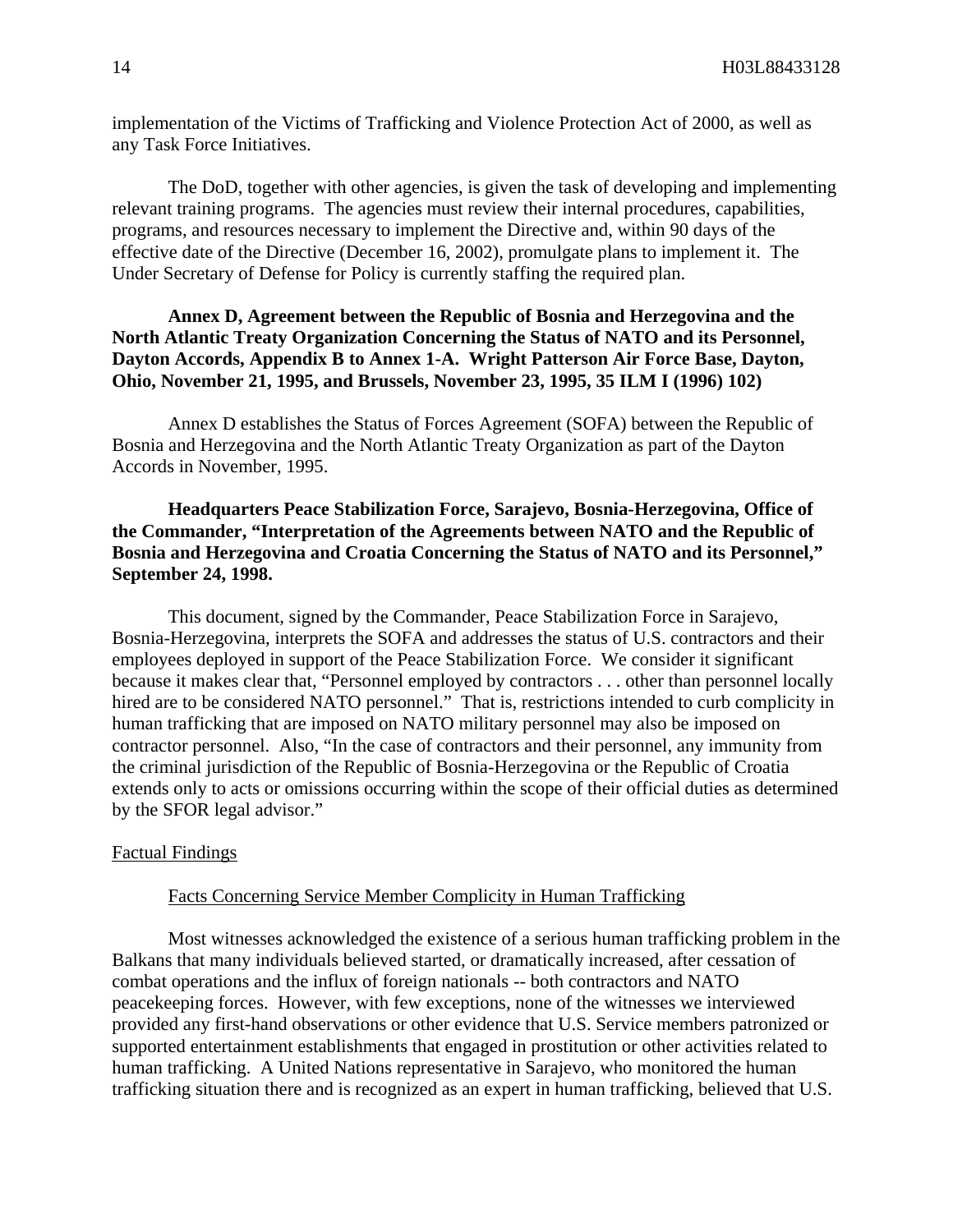Service members contributed to the human trafficking problem. She indicated that her opinion in that regard was based on information obtained from a variety of sources, as well as her observation that many of the bars around Tuzla had American-sounding names such as "Texas" and "Virginia." However, the representative did not provide additional, more specific, evidence to support that opinion other than a videotape which allegedly depicted American soldiers in clubs with trafficked women. We examined the video, but did not observe any indication of participation by U.S. forces.

Representatives from the International Organization for Migration (IOM) in Sarajevo and Kosovo, an organization which has sheltered hundreds of women over the past few years, had no information concerning possible participation by U.S. forces. According to IOM statistics, obtained primarily from interviews with women seeking shelter, about 20 to 30 percent of those who solicit prostitutes are from the international community; the remainder are local nationals. However, the IOM representatives pointed out that the nationality of individuals who solicit prostitutes is often not recognized by the women involved. Victims can typically distinguish only between local patrons and customers from the international community (peacekeeping forces and outside contractor personnel).

The representative in Sarajevo told us that, while soldiers from other countries were known to have sexually assaulted prostitutes who were trafficked women, she knew of "nothing [no violent incidents] with the Americans." Similarly the representatives in Kosovo believed that NATO peacekeeping forces contributed to the human trafficking problem but was not able to provide any specific information concerning the involvement of U.S. forces. Staff judge advocates, who handled disciplinary infractions by U.S. Service members in Bosnia and Kosovo, knew of no incidents where Service members had been accused of activities related to human trafficking.

Two witnesses told us that they had observed U.S. Service members in brothels. One individual, an intelligence agent, indicated that as part of his intelligence gathering activities he was made aware of U.S. Service member presence in brothels on occasion. However, he did not pursue that information as possible misconduct because it was not related to his intelligence gathering mission. A local police officer told us that he knew of three U.S. Service members who were found in a bar in October 2002 that was listed on the United Nations "off-limits" list. Other than testimony from those two witnesses, we obtained no information concerning possible involvement in human trafficking by U.S. Service members.

We determined that the primary reason for the lack of involvement in off-base entertainment activities by U.S. Service members was the strict "walk out" policy adopted by U.S. military commanders, primarily for force-protection purposes. Walking out policies define the terms under which Service members may leave their bases, which are typically well secured by guards, high fences, and coiled barbed wire, for unofficial or recreational purposes. Generally, U.S. Service members were restricted to their military bases and had limited exposure to the outside economy except during official business or infrequent, controlled visits in the company of others.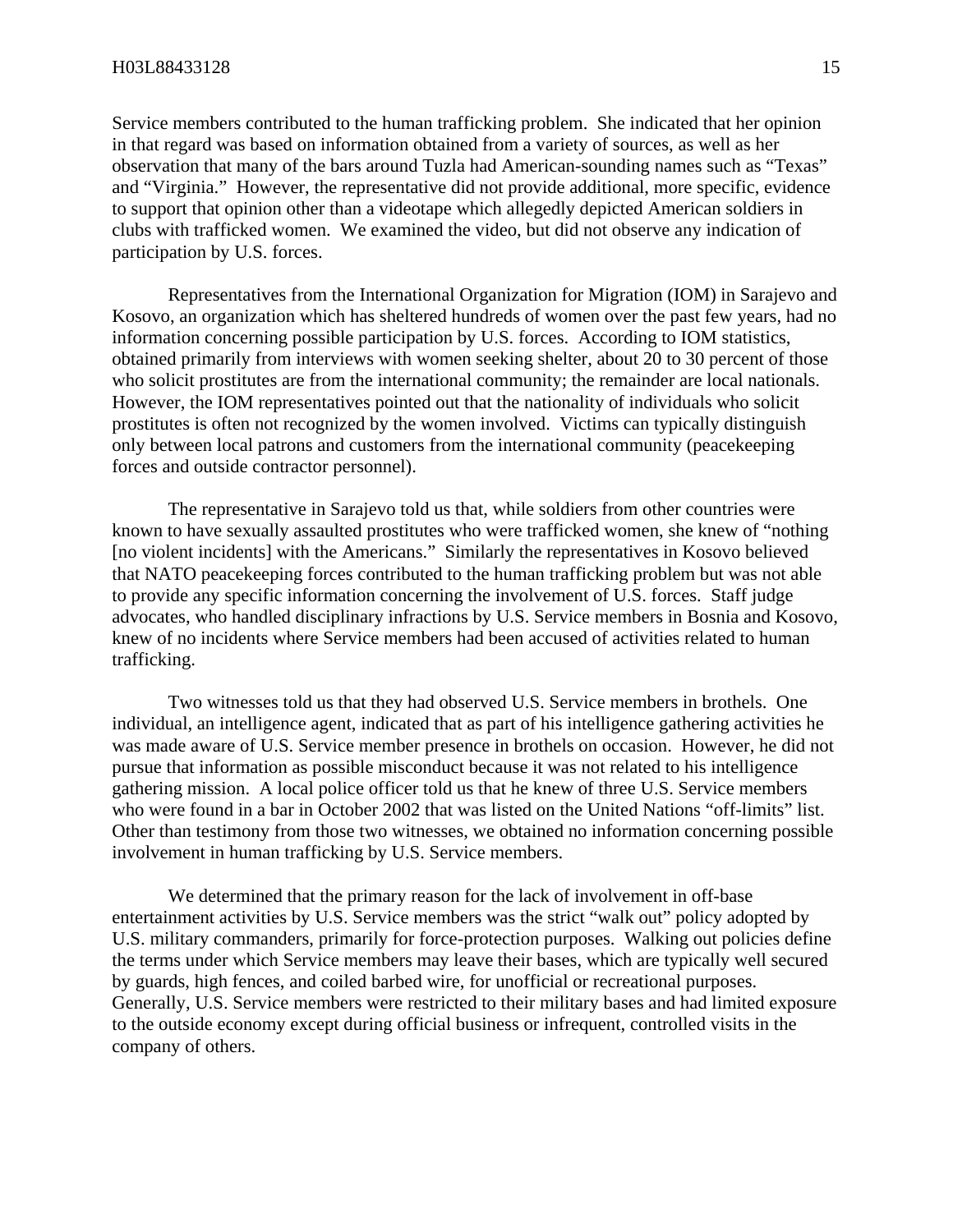For example, at Eagle Base in Tuzla, Bosnia, a key staff officer told us that military personnel are restricted to the base except when on official business (patrol). He noted that obtaining transportation (a non-tactical vehicle) required supervisor approval and a minimum of three people in the vehicle. Alcoholic beverages on the base were prohibited. BG Mason, Commander, MNB-North, told us he kept off-post restrictions strict, noting that occasionally soldiers could participate in a local sightseeing program, "A Taste of Tuzla," while in uniform. Similarly in Kosovo, U.S. Service members are prohibited from leaving Camp Bondsteel for any personal business. At Film City in Kosovo, Service members must received permission to leave the base from their supervisor, may leave only on Sunday between 10:00 a.m. and 6:00 p.m., must stay in groups of three or more, and may visit only approved areas outside the base. Restrictions are imposed on peacekeeping forces at other (non-U.S.) bases, but those restrictions are somewhat more liberal, permitting walking out during certain hours or in groups.

The European Union Police Mission and United Nations monitor and maintain the offlimits establishment lists in Bosnia and Kosovo respectively. Since military members are already constrained by the unique and strict walking out policies, the off-limits list is an extra measure of prevention. It should be noted, however, that the walking out policies were implemented for force protection purposes and not to prevent involvement in human trafficking. The walking out policy issued at KFOR HQ specifically states that the "policy only applies when the threat state in the [area of operations] AO is ALPHA."<sup>11</sup>

Despite strict walking out policies, a large number of off-limits establishments are situated directly outside military installations, including those occupied by U.S. military. In an article issued in September 1999, the Organization for Security and Cooperation in Europe reported that "most women and girls trafficked for the sex industry are trafficked to large cities, vacation and tourist areas, and areas near military bases in Europe." This suggests that a market for human trafficking does exist in proximity to U.S. military personnel. However, there are members of other nations' militaries, contractors, large numbers of local nationals, and businessmen from throughout the international community who live and/or work in or around the U.S. military bases.

In both SFOR and KFOR we did not find any formal education program regarding human trafficking for military personnel. In particular, we found no indication that newly assigned personnel, law enforcement personnel, and persons overseeing contract operations were given explicit guidance regarding the human trafficking situation in the Balkans or their responsibilities with respect to human trafficking.

Further, General Order #1, which outlines prohibited activities in Bosnia and Kosovo, does not specifically address human trafficking issues. General Order #1 applies to "all U.S. military personnel (U.S. and NATO) and civilian personnel serving with or accompanying the armed forces of the United States." Its purpose is to establish restrictions upon certain activities for the purpose of ensuring the readiness, force protection, security, health, and welfare of U.S. forces; preventing conduct prejudicial to good order and discipline or of a nature to bring discredit upon the U.S. forces; and enhancing U.S. relations in the regions. General Order #1

1

<span id="page-16-0"></span> $11$  Threat level Alpha is the highest level of threat.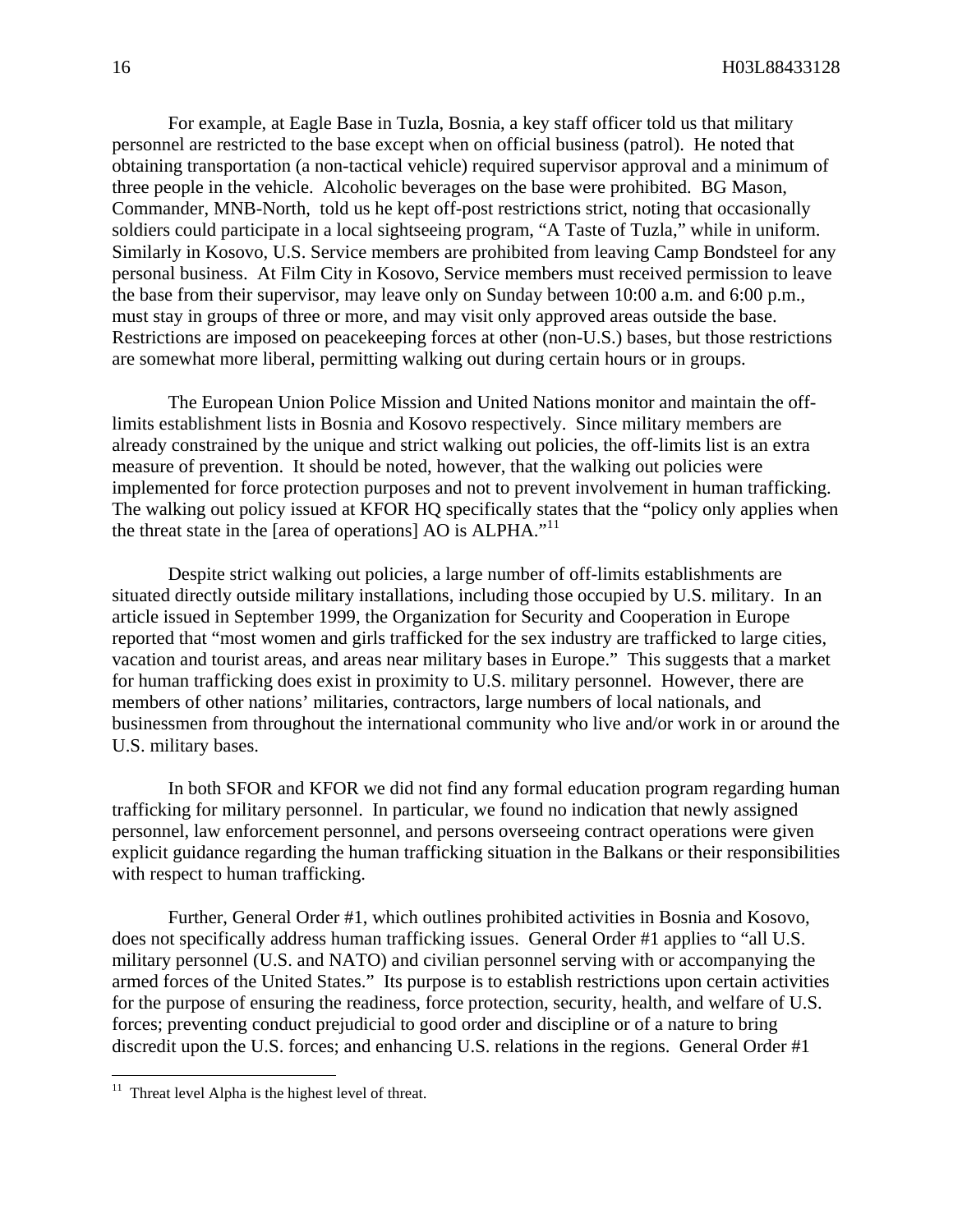addresses personal use firearms, alcohol, gambling, unexploded ordinance, currency transactions, religious shrines or mosques, artifacts and national treasures, political activity, and taking souvenirs. Illegal prostitution and human trafficking are not addressed in General Order #1.

Our discussions with senior U.S. military personnel revealed that the military leaders in Bosnia-Herzegovina and Kosovo have a comprehensive understanding of human trafficking and the impact that it is having the primary peacekeeping mission. They acknowledged that human trafficking is flourishing in their areas of operation and that, because it is linked to organized crime, it undermines their ability to maintain the safety and security in the region. For example, LTG Sylvester described the human trafficking routes from Moldova and Romania, through the Balkans, and to other destination countries. Recalling his service in Bosnia, LTG Sylvester stated that raids by multinational forces on suspected human trafficking operations were thwarted after traffickers were alerted -- which he believed gave indication of organized crime involvement. BG Quinlin, Assistant Chief of Staff for Operations, SFOR acknowledged that human trafficking was pervasive, but opined that human trafficking was "a symptom of a much larger problem" -- the current difficulty encountered by local law enforcement authorities in dealing with organized crime. He emphasized that by succeeding at peacekeeping and stability operations, U.S. forces would enable local governments to assert a stronger role in combating organized crime and human trafficking.

We found similar emphasis on human trafficking by military commanders in Kosovo. LTG Mini, Commander, KFOR, recently required a briefing from all subordinate commanders regarding prostitution and the human trafficking situation in their areas. We considered this a clear demonstration of command emphasis on the issue. At the briefings, conducted in February 2003, the MNB commanders provided an assessment of human trafficking as well the manner in which peacekeeping forces were restrained by walking out policies. Of interest here, the briefing slides used by BG Keefe, Commander, MNB-East, provided the following information:

- The United Nations Mission in Kosovo-Police (UNMIK-P) reported no incidents of KFOR soldiers being arrested for solicitation of prostitutes. However, there is no apparent UNMIK-P focused effort against prostitution.
- MNB East has no reports of KFOR soldiers soliciting prostitutes and there is no evidence to indicate any significant KFOR soldier involvement.
- UNMIK-P has reported instances of civilians with KFOR identification being observed in off-limits areas (no record of arrests in MNB East).

In their discussions with us, senior leaders in SFOR and KFOR acknowledged that human trafficking and prostitution is morally wrong and reprehensible. Commanders expressed a willingness to take recommended actions to prevent their personnel from contributing to these activities. They asserted that any allegation of human trafficking against a Service member would be investigated thoroughly and quickly, and that offenders would be appropriately punished.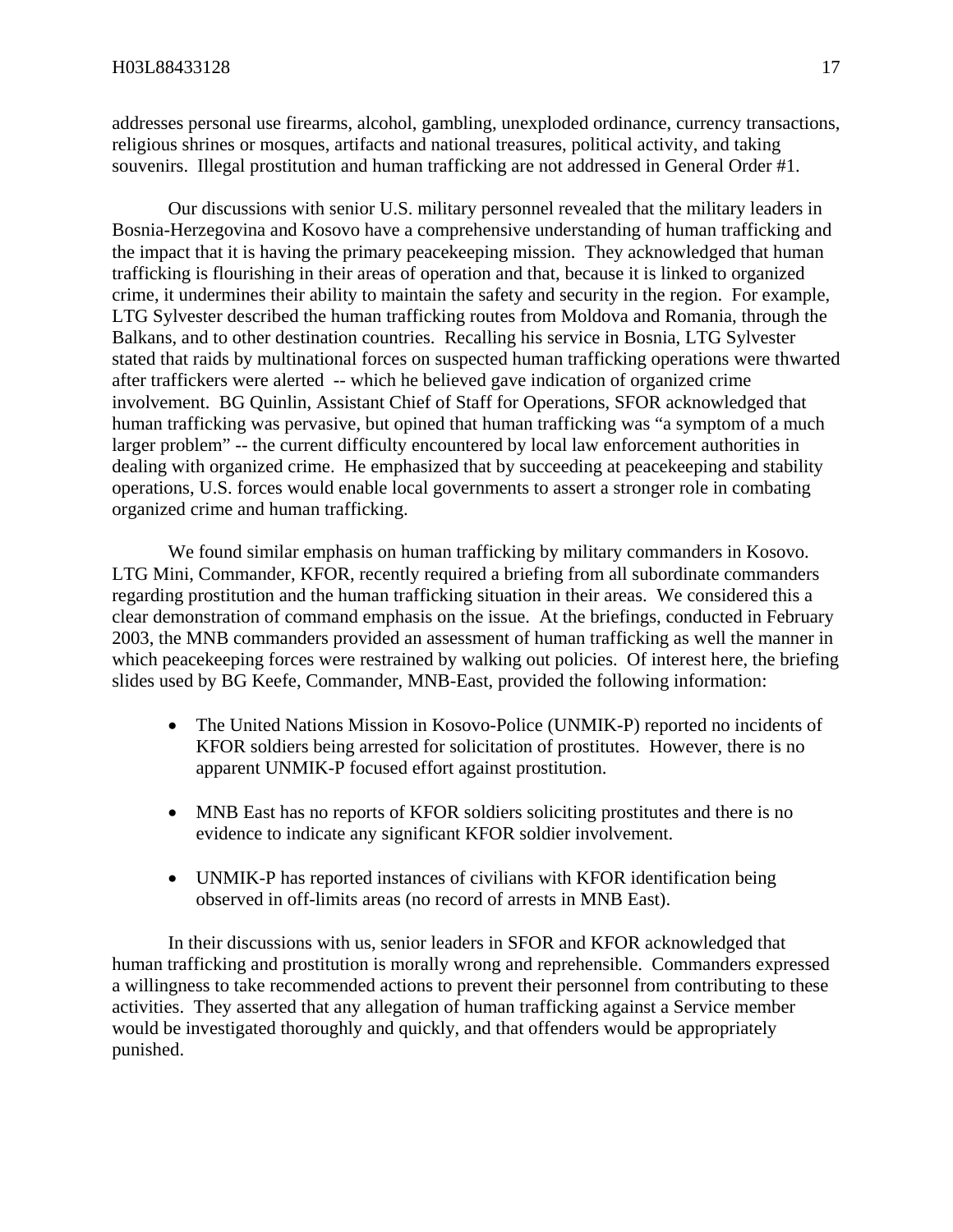We also examined the potential for involvement in human trafficking activities by U.S. Service members while they were on authorized recreational travel outside of their immediate area of operation. In that regard, we found that controlled leave programs, known as "Fighter Management Pass Programs (FMPP)" were implemented in both SFOR and KFOR pursuant to Army Regulation 600-8-10, "Leaves and Passes." Beginning in April 1996, eligible SFOR military personnel could take rest and relaxation trips to Budapest, Hungary, or to Lake Balaton, Hungary. Eligible KFOR personnel could travel to Sophia, Bulgaria.

In determining the FMPP site, force protection and travel time are the top concerns. Other considerations include safety and sanitation, availability of appropriate medical facilities, existence of a Status of Forces Agreement (SOFA) between the U.S. and the country in which the site is located, ability to coordinate with local officials, and availability of appropriate entertainment outlets including historical sites, museums, English language theaters, shopping, and restaurants. We were advised that the FMPP Noncommissioned Officer in Charge maintains an "off limits" list which includes establishments that harbor prostitutes, scam Service members, or would otherwise be considered unsuitable for patronage by military personnel.

Soldiers participating in the FMPP program are supervised during their visits and limited to the places they can visit and the activities in which they can participate. Fragmentation Order (Frago) to U.S. Army Europe Campaign Plan 40105 outlines the policy requirements for the FMPP. The Frago requires that noncommissioned officers in the rank of staff sergeant or above supervise soldiers during FMPP trips and that personnel on such trips tour in pairs. The Frago also requires unit commanders to designate group leaders and to brief soldiers prior to departure from their unit of assignment. The Morale, Welfare, and Recreation FMPP handbook reminds participants that prostitution is illegal and instructs them to "Think UCMJ [Uniform Code of Military Justice]. DO NOT go to off-limits establishments." The handbook also contains valuable information warning of gambling scams, but does not mention human trafficking.

We found that in June 2003, a field grade officer accompanied by a first sergeant and a CID representative, conducted an assessment of the KFOR FMPP program in Sophia, Bulgaria. That assessment found no evidence that U.S. military personnel participated in illegal prostitution or human trafficking. The officer in charge of the assessment found that participants were briefed verbally that prostitution can be prosecuted under the UCMJ and reminded of the dangers of sexually transmitted diseases. Each participant read and signed a written acknowledgment of the briefing.

Finally, in addition to establishing a FMPP, we found that SFOR has taken steps to make soldiers' quality of life on post as attractive as possible, including building a well-equipped gym, a running track, and a computer center. KFOR has not progressed as far in providing on-base recreational facilities, but has taken several steps to improve soldiers' quality of life, including building an excellent dining facility.

#### Facts Concerning U.S. Contractor Personnel

We determined that, although no DoD contract employee has been prosecuted for human trafficking-related crimes, evidence indicates that DoD contractor employees were involved in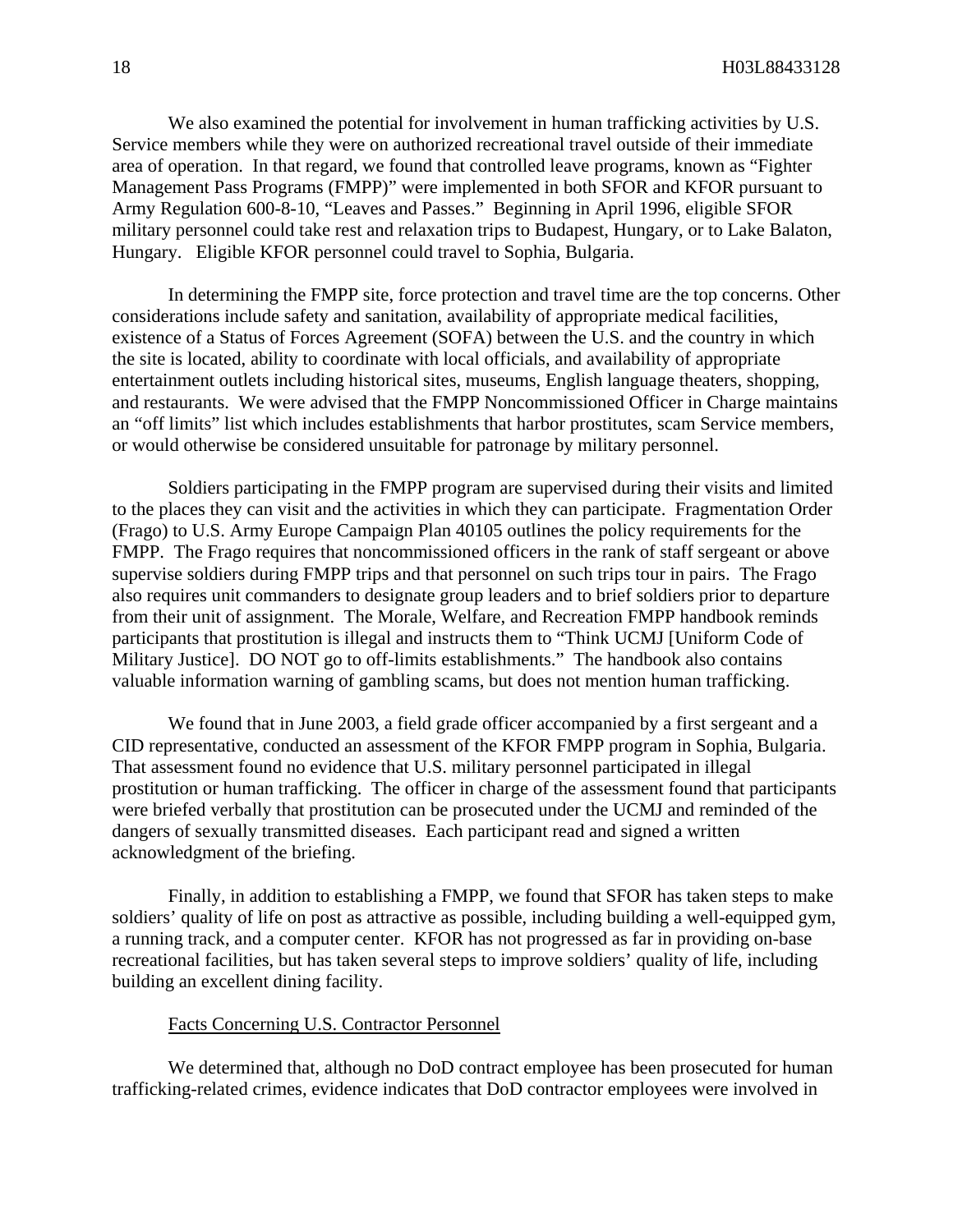activities associated with trafficking. In the Bolkovac and Johnston cases, the evidence suggested that the problem of contractor employee participation was not an isolated one. We were told raids have been conducted on the homes of U.S. contractor employees and that women suspected of being trafficked have been found inside contract employees' homes. Employees have been fired by contractors for discipline reasons involving illegal prostitution, human trafficking, or being in off-limits establishments. In short, anecdotal evidence indicates that contract employee participation in human trafficking has been and continues to be an issue. A key factor is that DoD contractor personnel may not live on the military bases that they support and are not subject the type of walk out restrictions that are imposed on Service members.

In general, contractors do not report, nor are they required to report, allegations against their employees regarding involvement in human trafficking to U.S. military commanders (SFOR or KFOR). As a result, we found commanders were unaware of any contract employees being punished for, or accused of, human trafficking violations, except insofar as those commanders were aware of media accounts of the DynCorp cases.

The degree to which contractors monitor and act upon misconduct of their employees appears to vary greatly from contractor to contractor, and even from program manager to program manager within the same company. We identified one DoD contract program manager who proactively sought information concerning possible employee human trafficking involvement and told us that he fired several employees for illegal prostitution and human trafficking-related activities during the last year. We found that this program manager personally coordinated with local law enforcement personnel and instructed them to call him if any of his employees were found at off-limits establishments or were suspected of involvement in human trafficking. We found that not all program managers are this aggressive. Therefore, the absence of information on illegal activities of a contractor's employees does not necessarily mean such activities are not occurring.

We were able to obtain two local police reports documenting the arrests of DoD contractor employees under suspicion of illegal prostitution and human trafficking in Bosnia.<sup>12</sup> One police report documented a local police raid on the home of a U.S.-citizen DoD contractor employee in February 2003. Two U.S.-citizen DoD contractor employees were found in the home. Another U.S. citizen, who had formerly worked for a DoD contractor and who had chosen to remain in Bosnia after his employment ended, arrived at the home during the raid. Five women from Moldova, Romania, and Ukraine were found in the home. Although none of the women admitted to being trafficked, they were determined to be in the country illegally and were deported. The Army CID confirmed that CID agents had accompanied local police on the raid but did not participate in it. CID did not file a report regarding the raid because none of the women admitted to being trafficked, which led CID to conclude that no crime had been committed. In that regard, senior CID officials told us that their organization lacks jurisdiction

1

<span id="page-19-0"></span> $12$  Both of the reports were written in Serbo-Croatian and had to be translated.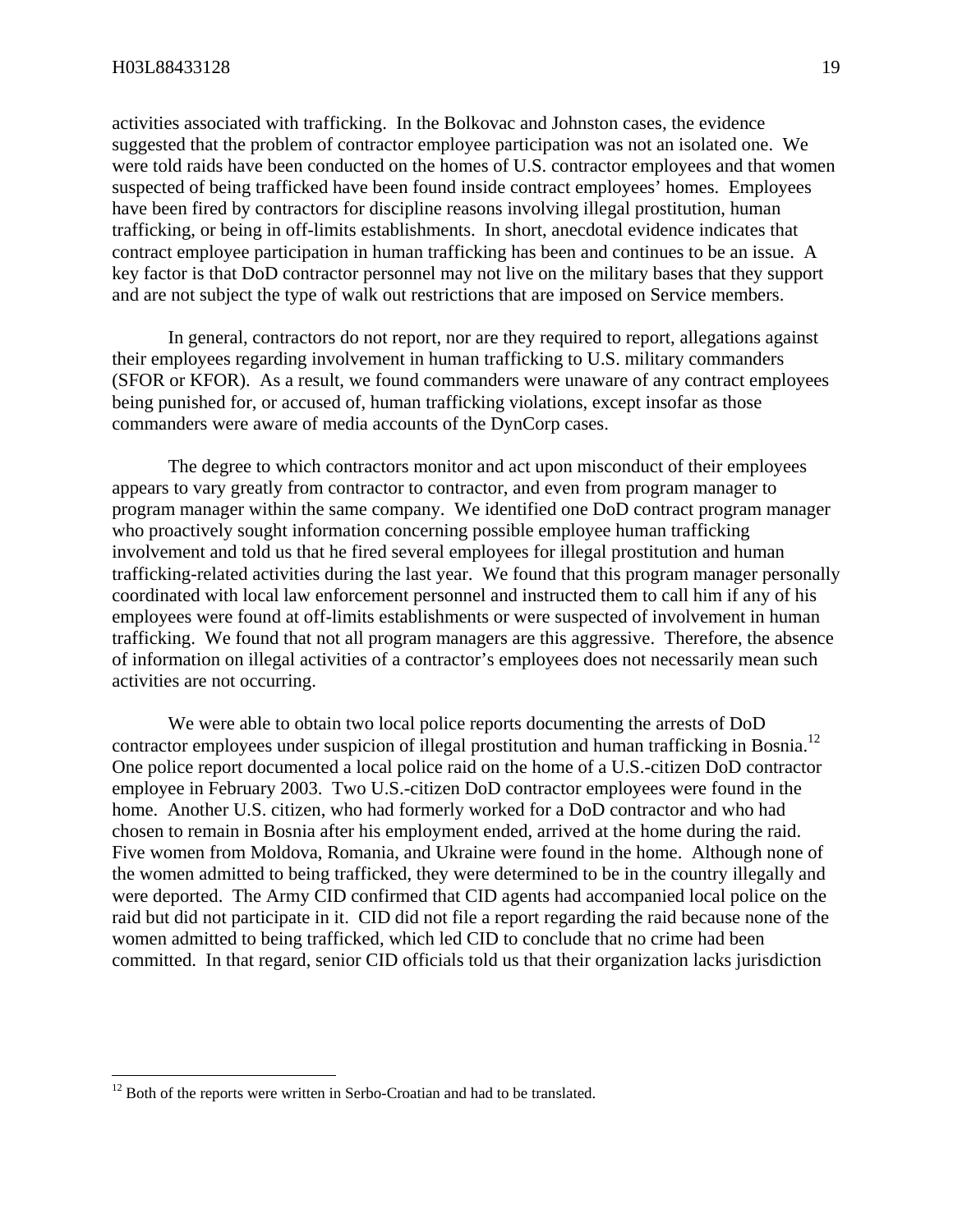to get actively involved in such cases and does not possess sufficient resources to investigate all activities that may be associated with human trafficking.<sup>13</sup>

In that particular case, in large measure because the contractor program manager had coordinated with local law enforcement officials regarding his employees prior to the raid, the contractor program manager was notified of the incident. He fired the two employees of his company who were found at the raided premises, and sent them back to the U.S. The third individual, a former DoD contractor employee, was released by local authorities. There was no evidence to suggest that either the MNB North Commander or the SFOR Commander was informed of the raid. As indicated above, CID did not prepare a written report of the incident.

We also obtained documentation regarding a similar incident that occurred in June 2003. It is unclear how many other raids or arrests were conducted on DoD contract employees, although we were informed that there had been others since January 1, 2003. It is also unclear how many contractor employees were involved in human trafficking activities that were never reported or investigated because of a lack of law enforcement capability prior to the establishment of the EUPM Trafficking and Prostitution Investigative Unit in January 2003. Records from the United Nations International Police Task Force (IPTF) were unavailable.

Because DoD contractors are part of SFOR in Bosnia and KFOR in Kosovo, U.S. contractor employees are prohibited from patronizing establishments that have been placed offlimits by cognizant authorities. As of April 1, 2003, the United Nations had placed 203 establishments off-limits in Kosovo, an area just under 11,000 square kilometers. However, neither contractor supervisors nor military law enforcement personnel monitor the establishments to ensure contractor employees are not patronizing them.

DoD contractors rely on local police to monitor their employees' activities. However, until recently, local law enforcement authorities did not pursue contractor employees because of their status as SFOR or KFOR personnel and because the rule of law had not yet been established.<sup>14</sup> Some progress in this area has been made. In 2000, human trafficking and prostitution became illegal under Bosnia-Herzegovina law, and local law enforcement authorities

1

<span id="page-20-0"></span><sup>&</sup>lt;sup>13</sup> Senior CID officials also noted that DoD Instruction 5505.8, states, "as a matter of investigative priorities and resource limitations, Defense Criminal Investigative Organizations (DCIOs) and other DoD law enforcement organizations will normally refer allegations involving only adult private consensual sexual misconduct to the commander(s) of the Service member(s) for appropriate disposition."

<span id="page-20-1"></span><sup>&</sup>lt;sup>14</sup> On September 24, 1998, the Commander, Headquarters, Peace Stabilization Force, Bosnia-Herzegovina, issued an interpretation of SOFA applicability to contractor employees. First, the commander interpreted SOFA to permit troop-contributing nations to determine which of their contractors were "accompanying the force," and thus subject to the same status under SOFA as Service members. Secondly, the commander reserved authority to "disapprove [SOFA] coverage in any case where [he] determine[d] such coverage would not contribute to the success of the SFOR operation." Finally, the commander limited immunity from local criminal jurisdiction to acts done by contractor employees in the performance of their official duties. We found, however, that in practice local law enforcement officials perceived that SFOR and KFOR personnel (including contractor employees with SFOR or KFOR identification badges) were immune from all local prosecution.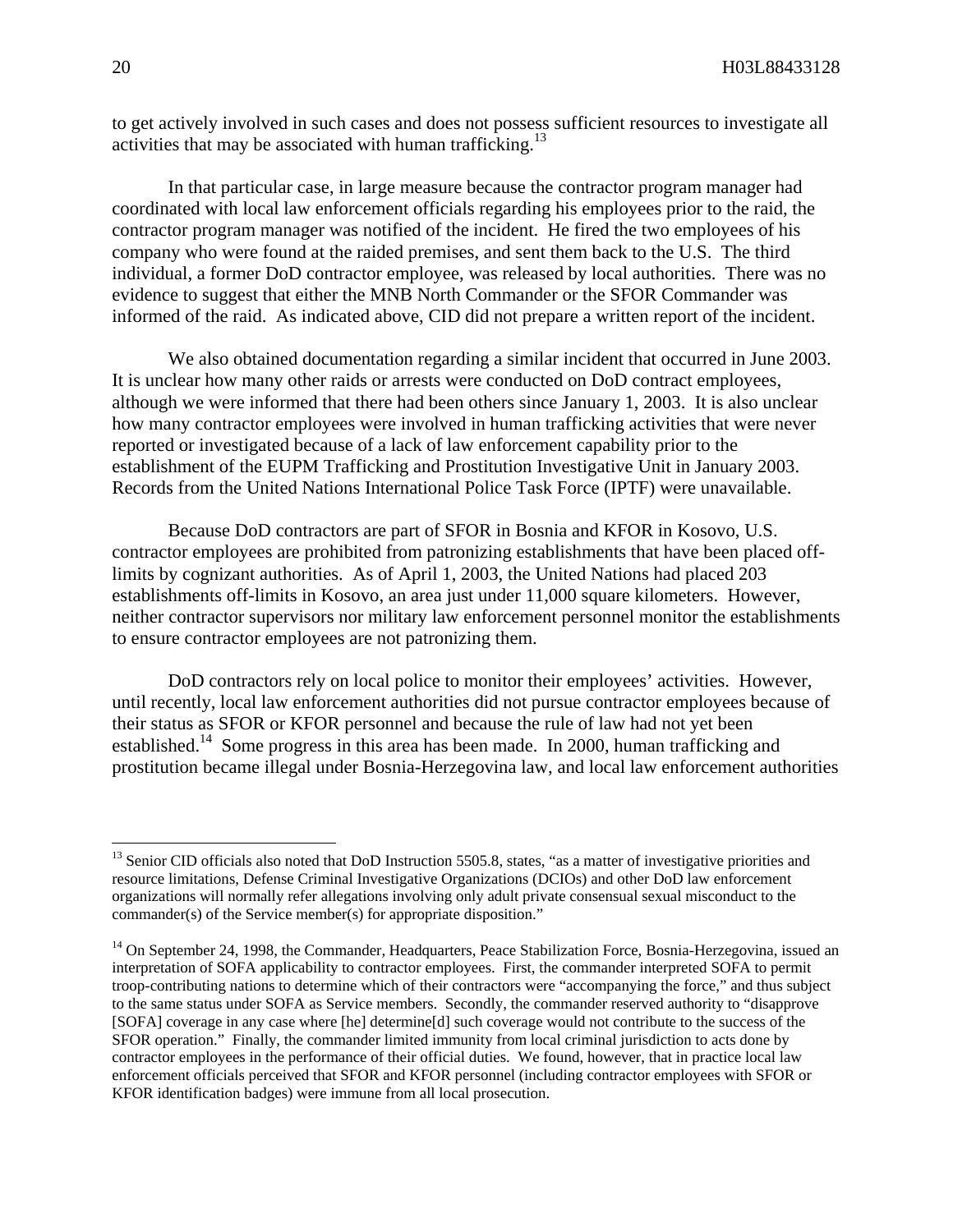1

began to address human trafficking issues.<sup>15</sup> The fact that DoD was able to obtain police reports shows that some local law enforcement is now being conducted with assistance from the EUPM.

Pursuant to the SOFA between NATO and Bosnia-Herzegovina, SFOR personnel are required to respect local laws. We were advised that no U.S. personnel had been charged with any offenses under the Bosnia-Herzegovina criminal code, as amended in 2000, and that there were no instances in which extraterritorial criminal jurisdiction had been exercised by the United States.

Under the Bosnia-Herzegovina criminal code, only a very few local nationals have been prosecuted for human trafficking-related crimes and their sentences were extremely light given the nature of the crimes. It should be noted, however, that the rule of law in Bosnia-Herzegovina was not operating during and immediately following the war and that even now organized crime remains strong. The situation in Kosovo is similar. Currently the Kosovo Judicial Institute is conducting training for judges and prosecutors. The aim of the training is to develop more insight into basic human rights. Legal issues in the region are especially complicated because of the applicability of diverse bodies of law, including laws of Albania, Serbia, former Yugoslavia, and UNMIK**.** 

Recently, the Military Extraterritorial Jurisdiction Act (MEJA) was enacted to close the gap in criminal jurisdiction over civilians employed by or accompanying U.S. Armed Forces abroad. So long as an individual meets the legal definition of "accompanying U.S. Armed Forces abroad," the MEJA allows U.S. authorities to assert jurisdiction over that person, whether he/she is a DoD contractor or a family member of U.S. military personnel.<sup>16</sup> In Bosnia-Herzegovina, all SFOR operations (law enforcement included) are subject to operational considerations and legal restraints, such as United Nations jurisdictional guidelines.[17](#page-21-2) The net

- Article 147: Unlawful Deprivation of Freedom
- Article 172: Crimes against humanity, including enslavement defined as "the exercise of any or all of the powers attached to the right of ownership over a person, and includes the exercise of such power in the course of trafficking in persons, in particular women and children."
- Article 186: Trafficking in Persons for the purpose of exploitation, defined in particular as "exploiting other persons by way of prostitution or other forms of sexual exploitation."
- Article 187: International procuring in prostitution.

<span id="page-21-1"></span><sup>16</sup> "Accompanying the Armed Forces outside the United States" is a term of art denoting that a person is officially affiliated with the U.S. Armed Forces in certain overseas situations. This affiliation may be evidenced, for example, by issuance of a license or military identification card, or by contractual or regulatory provisions, depending on the circumstances. See, e.g., Army Regulation 715-9 (defining civilians accompanying the Armed Forces as civilians "in the theater of operations as authorized members of the force").

<span id="page-21-2"></span><sup>17</sup> One example of such United Nations guidelines is a United Nations policy that delegates responsibility for international law enforcement activities in Bosnia-Herzegovina to the European Community, specifically, the EUPM.

<span id="page-21-0"></span><sup>&</sup>lt;sup>15</sup> Examples of pertinent provisions of the amended Bosnia-Herzegovina Criminal Code include: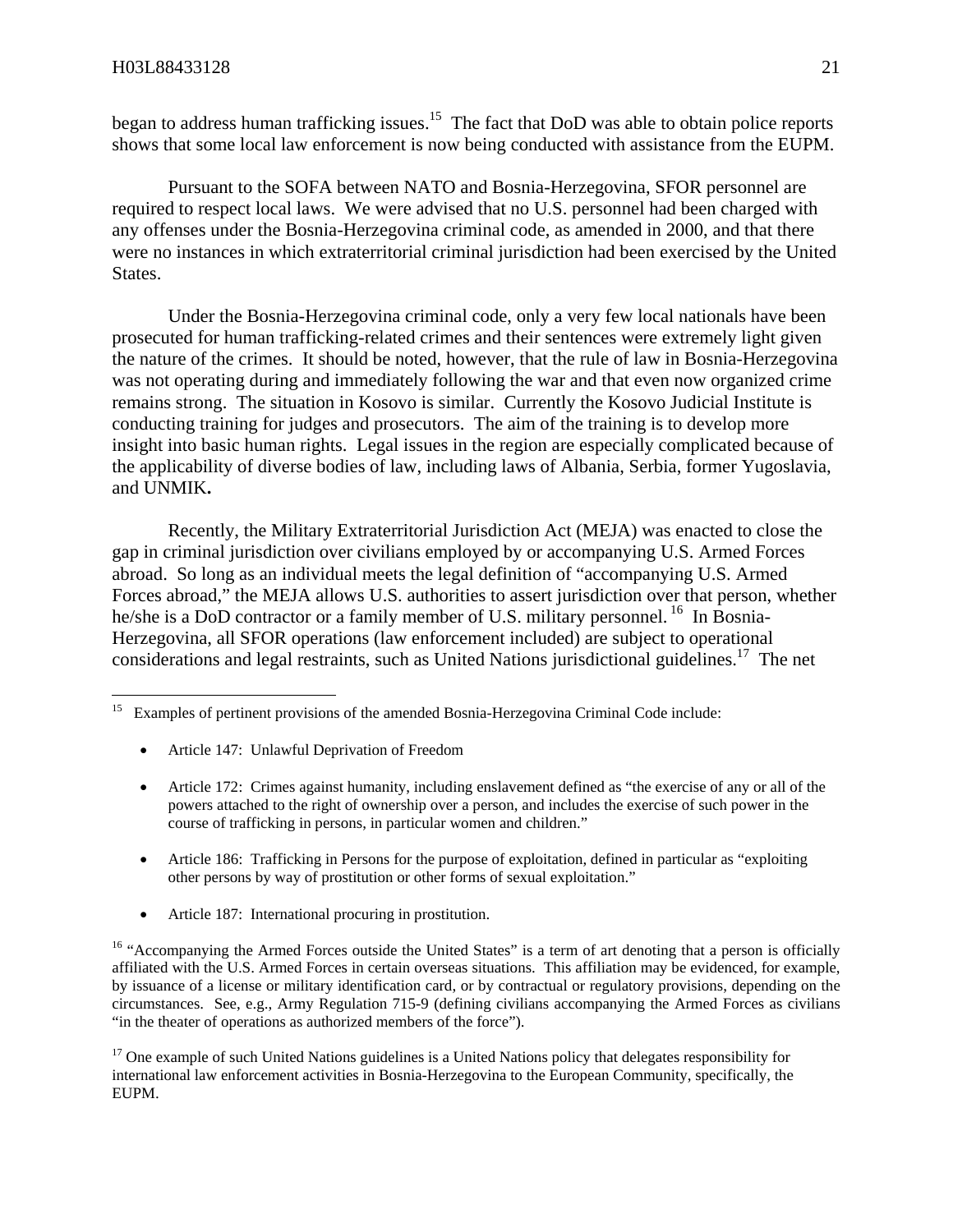effect of these parameters is that while SFOR cannot prosecute criminal allegations except in limited circumstances, U.S. commanders can and ought to investigate allegations of complicity in human trafficking by "all persons who are placed under their command."

A specific criticism from human rights groups and prosecutors is that contract employees, when suspected or charged with illegal prostitution or activities associated with human trafficking, typically are repatriated to the United States immediately, thus rendering them unavailable to testify, which can prevent trials from occurring. Contract employees also have the option of repatriating themselves if they come under investigation for alleged wrongdoing.<sup>18</sup>

In addition to varied levels of managerial supervision, we found that contractual provisions regarding human trafficking issues varied. One Performance Work Statement (PWS) stated that the Government reserves the right to prohibit the contractor from employing individual employees on the ground they have committed immoral practices or for "violation of security and safety requirements, to include all general orders issued by the Government." The stipulation that employees can be terminated for immoral practices certainly would be sufficient to address trafficking-related activities. The same PWS prohibited "engaging in prostitution activities with the local nationals. This includes, but is not limited to, the purchase of individuals for the purpose of indentured servitude or prostitution." Another contractor in Kosovo, however, provided us only with its Code of Business Conduct and a Support Contract, neither of which addressed illegal prostitution or human trafficking.

As a result of the allegations against DynCorp, this office issued an audit report stating, "[DoD] contracting officials did not and, as a general rule, do not, address the moral character of a contractor's employees."[19](#page-22-1) However, the audit determined that, after a February 2002 magazine article that questioned the moral integrity of certain DynCorp employees working in Bosnia, DynCorp imposed additional requirements regarding personal behavior on its overseas employees. We found that all DynCorp employees assigned in Bosnia as of March 29, 2002, had signed a standard letter of agreement acknowledging that the following activities "are considered illegal by the international community and are immoral, unethical, and strictly prohibited:"

- Any unauthorized involvement in the trafficking of persons.
- Unauthorized frequenting of locations known to be involved with prostitution or the trafficking of persons.
- Any involvement with the soliciting of persons for the purpose of engaging in sexual acts.

1

<span id="page-22-0"></span> $18$  It was reported to us that when CID began an investigation into time card fraud, a significant number of contract employees quit and returned to the U.S. at their own expense before the investigation could be completed.

<span id="page-22-1"></span><sup>&</sup>lt;sup>19</sup> See "Acquisition: Procedures for Selecting Contractor Personnel to Perform Maintenance on Army Aircraft in Bosnia," dated September 18, 2002 (Report number D-2002-150).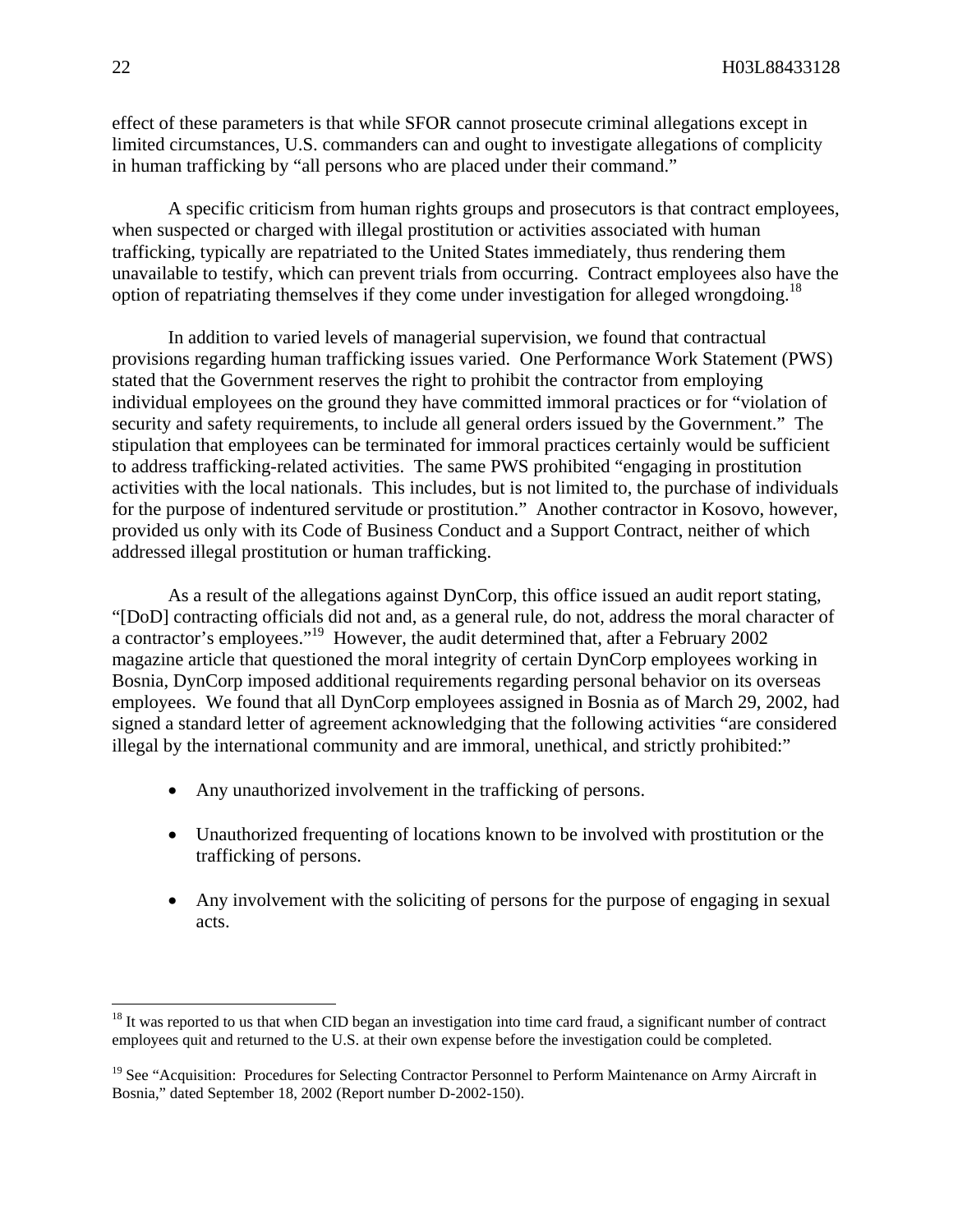• Any participation in sexual activity in exchange for any monetary or other form of consideration.

The letter of agreement also stated that "any violation of this Letter of Agreement is grounds for termination in accordance with the Terminations Clause of the Foreign Service Agreement, including repatriation, and prosecution in accordance with applicable local, international and U.S. law." However, the imposition of these additional standards for personal behavior was not mandatory under DoD contract provisions for either DynCorp or other contractors operating in Bosnia, Kosovo, or other parts of the world.

The experience with DynCorp illustrates the existence of an exceptional opportunity for DoD leadership in pursuing the fight against human trafficking. That is, even though military prosecutors may continue to lack criminal jurisdiction over contract employees because those employees are not subject to the UCMJ, military inspectors, investigators, and auditors are not so constrained. For example, IG and contracting officials, consistent with NSPD-22, may examine the conduct of DoD contractors and impose administrative penalties where violations of contractual provisions are found. For that reason, we believe the strengthening of contractual provisions to prohibit complicit activity on the part of contract employees and aggressive oversight of this matter by DoD contract administrators should be a key aspect of DoD efforts to combat human trafficking.

#### Facts Concerning DoD Jurisdiction Over Human Trafficking Activities in the Balkans

There are mission restrictions that limit the SFOR's response to organized crime activities. With two exceptions, the NATO/SFOR operations plan prohibits SFOR to "conduct anti-crime or civil law enforcement tasks" in Bosnia-Herzegovina. The two exceptions are: (1) in support of authorized agencies with a specific law enforcement mandate; and (2) providing peripheral support against human trafficking (specifically, patrols). We determined that both SFOR and KFOR maintain an "assistance only" role in combating crime in general and human trafficking in particular.

SFOR legal authorities stated that an example of SFOR participation in providing peripheral support to fighting human trafficking is the case against Mr. Milorad Milakovic, the owner of an establishment known as the Hotel Sherwood. Mr. Milakovic was suspected of being involved in organized crime, a prostitution ring, and human trafficking. On February 20, 2003, SFOR Service members participated in a raid to search Mr. Milakovic's premises and seized documentation linking Mr. Milakovic with organized crimes. SFOR provided that evidence to the Republika Srpska Ministry of Internal Affairs. According to SFOR legal authorities, SFOR has also been involved in Special Task Operations for Prostitution (STOP) providing support to United Nations International Police Task Force (IPTF) during a Bosnia-Herzegovina-wide sweep of establishments searching for evidence of exploitation of women. However, for a variety of reasons, including the lack of training in law enforcement and other issues involving the conduct of the raids, none of the raids resulted in prosecutions.

The IPTF was replaced by the European Union Police Mission (EUPM) in January 2003, which then assumed responsibilities for law enforcement operations. Within the EUPM, the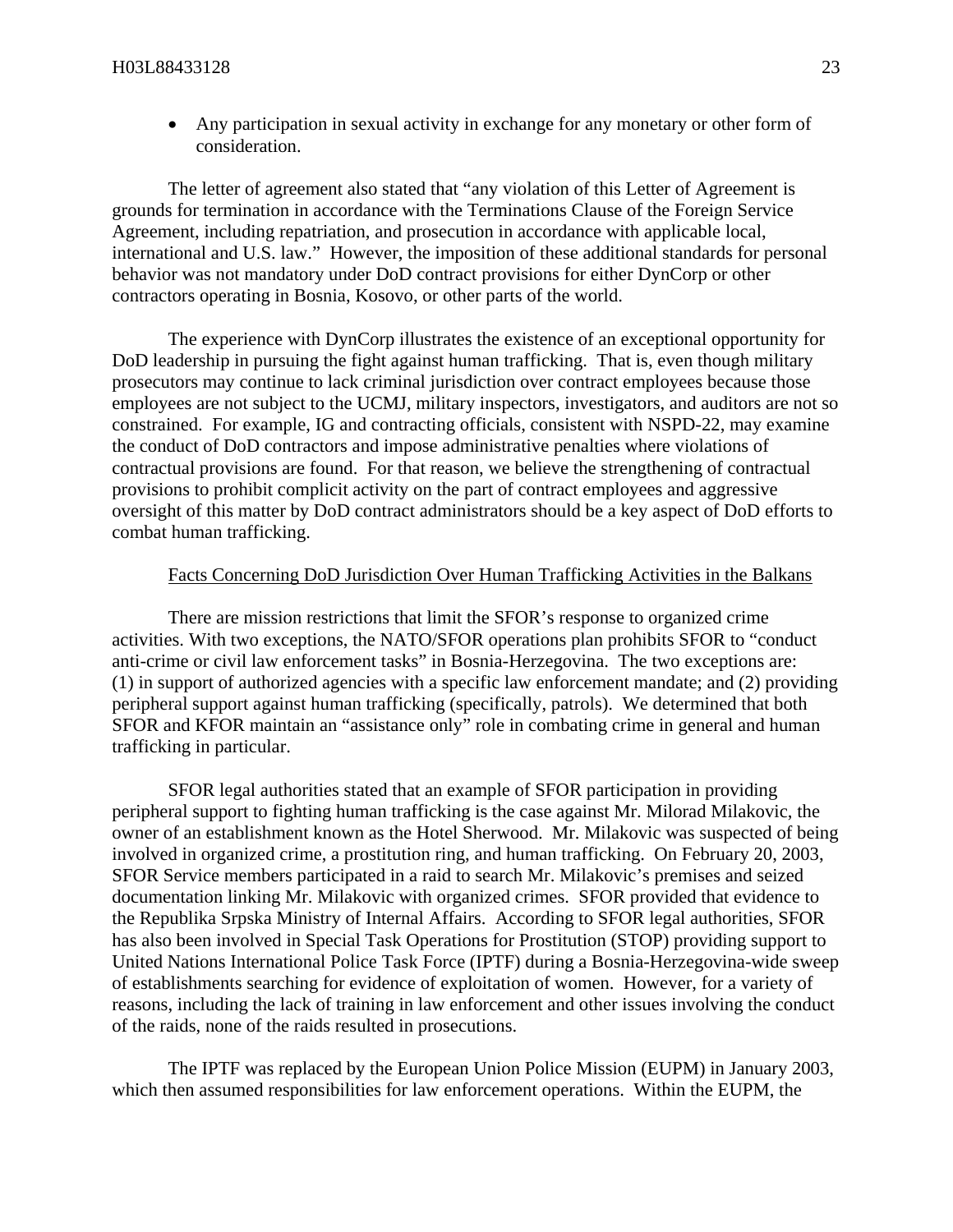Trafficking and Prostitution Investigative Unit is a group of investigators whose mission reads as follows:

> It is the sole responsibility of the [Trafficking and Prostitution Investigative Unit] to gather intelligence information, investigate the crime of Prostitution and Trafficking in humans and to separate the criminal element from the victimized of this crime. It is the goal of the unit to prosecute the criminals and to facilitate assistance to the victims. It is also the goal of this unit to present to the criminal justice system of Kosovo the most prosecutable criminal cases possible. This ensures that the victims will receive help and the criminal element is prosecuted to the fullest extent of the law.

Considering the known links between human trafficking and organized crime, the mission of the Trafficking and Prostitution Investigative Units is extraordinarily ambitious for an organization with limited personnel and meager resources. The Sarajevo office consists of two personnel and there are approximately 30 Trafficking and Prostitution Investigative Unit personnel to cover all of Kosovo. The Trafficking and Prostitution Investigative Unit office covering the American sector in Kosovo consists of approximately 8 personnel and focuses on combating human trafficking in the local population, rather than NATO peacekeeping forces. In Bosnia, SFOR works closely with the Trafficking and Prostitution Investigative Unit and local police. The military leaders in Kosovo told us they have limited contact with the Trafficking and Prostitution Investigative Unit. Although the military leaders indicated that they routinely responded to requests for local law enforcement assistance of all kinds including forensics, they have received no requests for assistance from Trafficking and Prostitution Investigative Units.

#### Discussion

 We found negligible evidence that U.S. military personnel serving tours of duty in Bosnia-Herzegovina and Kosovo patronized prostitutes or engaged in other activities that might have the effect of supporting human trafficking on a wide-spread basis. This represents a significant difference from the situation that existed in Korea before U.S. military authorities took aggressive action to reduce Service member patronage of establishments that engaged in prostitution and to bolster law enforcement efforts to combat human trafficking. We attribute the lack of DoD complicity in human trafficking in the Balkans to three factors:

- Senior military leaders in Bosnia-Herzegovina and Kosovo appreciate the dangers that human trafficking poses to good order and discipline, security, and mission accomplishment.
- Military personnel are kept under relatively tight restrictions that prevent them from moving freely in the civilian community.
- Morale-enhancing developments such as construction of recreational facilities in Bosnia-Herzegovina and a well-organized FMPP program divert military members from prostitution and provide further incentives to avoid off-limits areas. Regarding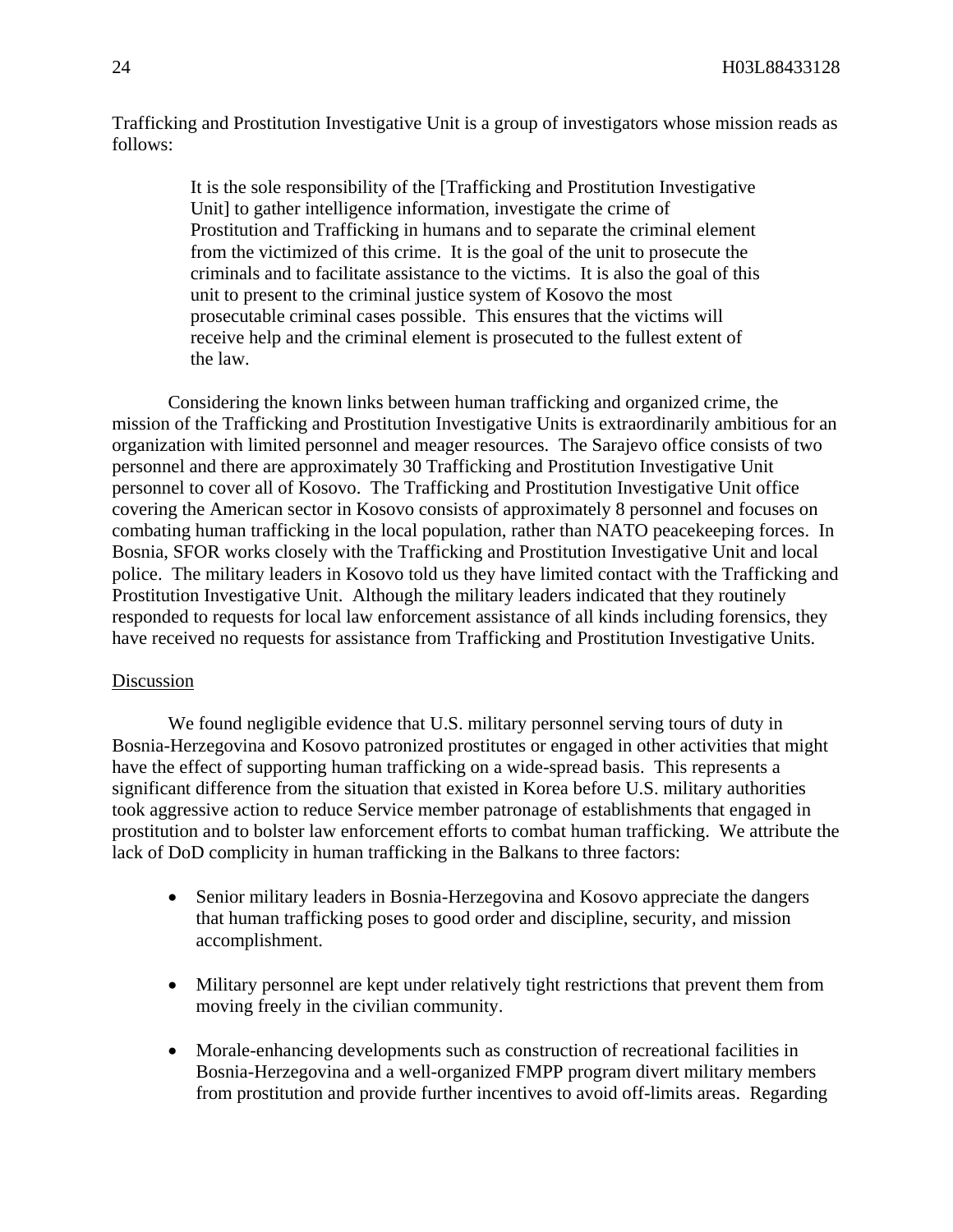the FMPP program, although we did not visit FMPP sites, information we received indicated policies in place ensure U.S. military personnel on FMPP leave are supervised and encouraged to engage in typical sightseeing activities rather than activities that may support human trafficking.

However, there was evidence of possible involvement by U.S. forces (the observations of the intelligence officer and local police officer), as well as the "expert opinions" of United Nations and IOM officials that U.S. Service members contributed to the problem at some, undefined level. We believe this gives basis to reinforce the U.S. approach to human trafficking in the Balkans.

Potential weaknesses of the U.S. military leadership's approach in Bosnia-Herzegovina and Kosovo include the lack of emphasis to all Service members on the incompatibility of prostitution and human trafficking with military core values and the absence of military legal remedies in the event soldiers do engage in activities supportive of human trafficking. Because human trafficking is approached as a force protection issue, there is no program in place to instruct military members regarding the immorality and inhumanity of human trafficking. NSPD-22 clearly mandates implementation of education programs by all Federal agencies as an important feature of the fight against human trafficking. Because there is no military standard that directly addresses patronization of prostitutes and other activities associated with human trafficking, criminal prosecution of these activities under military law is rendered more difficult. We believe that correcting these weaknesses is consistent with the "abolitionist approach to trafficking in persons" set forth in NSPD-22, which further states, "the United States Government opposes prostitution and any related activities." The requirement to establish and enforce high standards of conduct for Service members is implicit in the obligation of military commanders to "guard against and suppress all dissolute and immoral practices," pursuant to Title 10, United States Code.

The available information regarding contractor employee involvement in activities associated with human trafficking in Bosnia and Kosovo is limited and primarily anecdotal. Even this limited information, however, suggests that DoD contractor employees may have more than a limited role in human trafficking. We were unable to gather more evidence of it precisely because there are no requirements and no procedures in place compelling contractors to gather such information regarding their employees or to report it to U.S. military authorities. DoD contractors could be compelled contractually to report misconduct of their employees and to take action to address employee misconduct. Our research revealed there are as yet no standard clauses in DoD contracts that enable the U.S. Government to standardize reporting requirements and measures to fight human trafficking among contractor employees.

With the development of legal systems in Bosnia-Herzegovina and Kosovo, and the establishment of the rule of law in those countries, local efforts to fight human trafficking have strengthened. Coordination between U.S. military leaders and local authorities in these efforts could preclude such problems as U.S. contractor employees being returned too quickly to the U.S., making them unavailable to testify in local courts. With the passage of the Military Extraterritorial Jurisdiction Act (MEJA), U.S. authorities also now have a weapon to address activities by contractor employees that contribute to human trafficking. However, U.S. law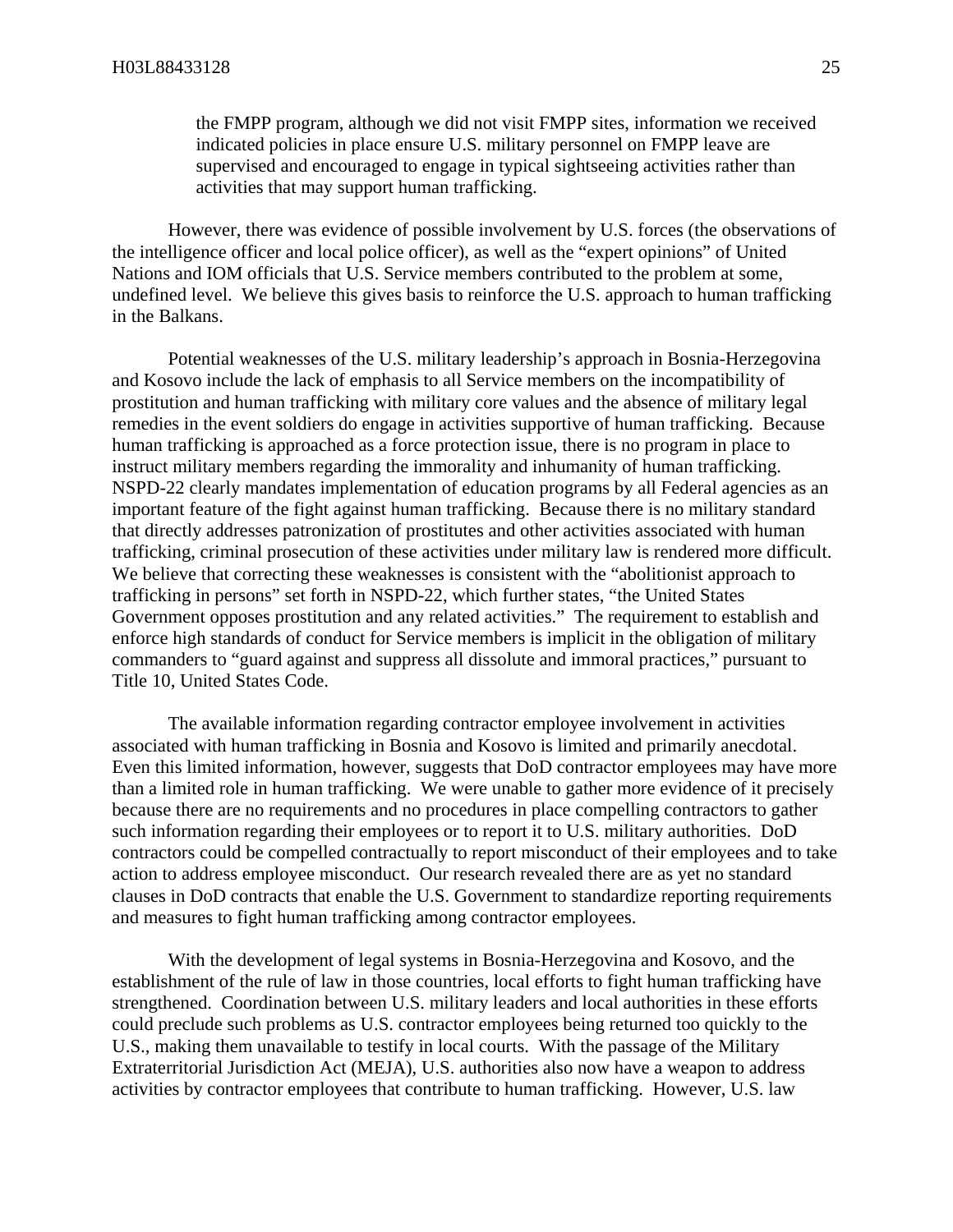enforcement personnel will be less effective in implementing anti-human trafficking measures unless they receive training on the MEJA, coordinate with prosecutors in the U.S. who will try MEJA cases, and coordinate with local authorities in Bosnia-Herzegovina and Kosovo to enhance evidence gathering efforts.

 However, DoD efforts to combat human trafficking do not depend solely on the ability to pursue criminal prosecution against civilian offenders. Investigators, inspectors, and auditors operating in DoD Inspector General organizations are not constrained by the criminal prosecutorial mandate and may properly examine the behavior of DoD contract employees. Those who violate conduct standards impose by contract may be subject to administrative sanctions, while contractors who fail to enforce standards of conduct in their work force may face severe contractual remedies.

#### V. CONCLUSIONS

A. With rare exception, U.S. military personnel do not engage in activities that support or sanction human trafficking in Bosnia-Herzegovina or Kosovo. Force protection restrictions effectively eliminate the possibility of involvement in such activities.

 B. Service members do not receive training to ensure they are aware of and sensitive to the widespread problem of human trafficking in the Balkans, and its relationship to their peacekeeping mission.

C. Contractor employees are more likely than military personnel to be involved in illegal prostitution and human trafficking activities. DoD contracts do not in all cases impose the "zero tolerance" policy on contract employee behavior that is mandated by NSPD-22.

D. Service members from some of the other countries that participate in the NATO peacekeeping mission are more likely to engage in activities that support human trafficking.

#### VI. RECOMMENDATIONS

As set forth in the Introduction and Summary section of this report, we believe our assessments in Korea and the Balkans over the past year provide a basis to recommend not only that the Commander, EUCOM, undertake those specific actions we have enumerated, but also that the Secretary of Defense establish a DoD policy on human trafficking that encourages commanders at all levels to: (1) educate Service members on human trafficking issues, (2) increase law enforcement efforts as needed to place offending entertainment establishments offlimits, (3) incorporate anti-human trafficking provisions in overseas contracts, and (4) examine human trafficking matters as part of established IG inspection activities.

We further recommend that the Secretary of Defense continue ongoing efforts through the North Atlantic Council of NATO to implement policy that prohibits conduct on the part of NATO-led peacekeeping forces which could contribute to human trafficking.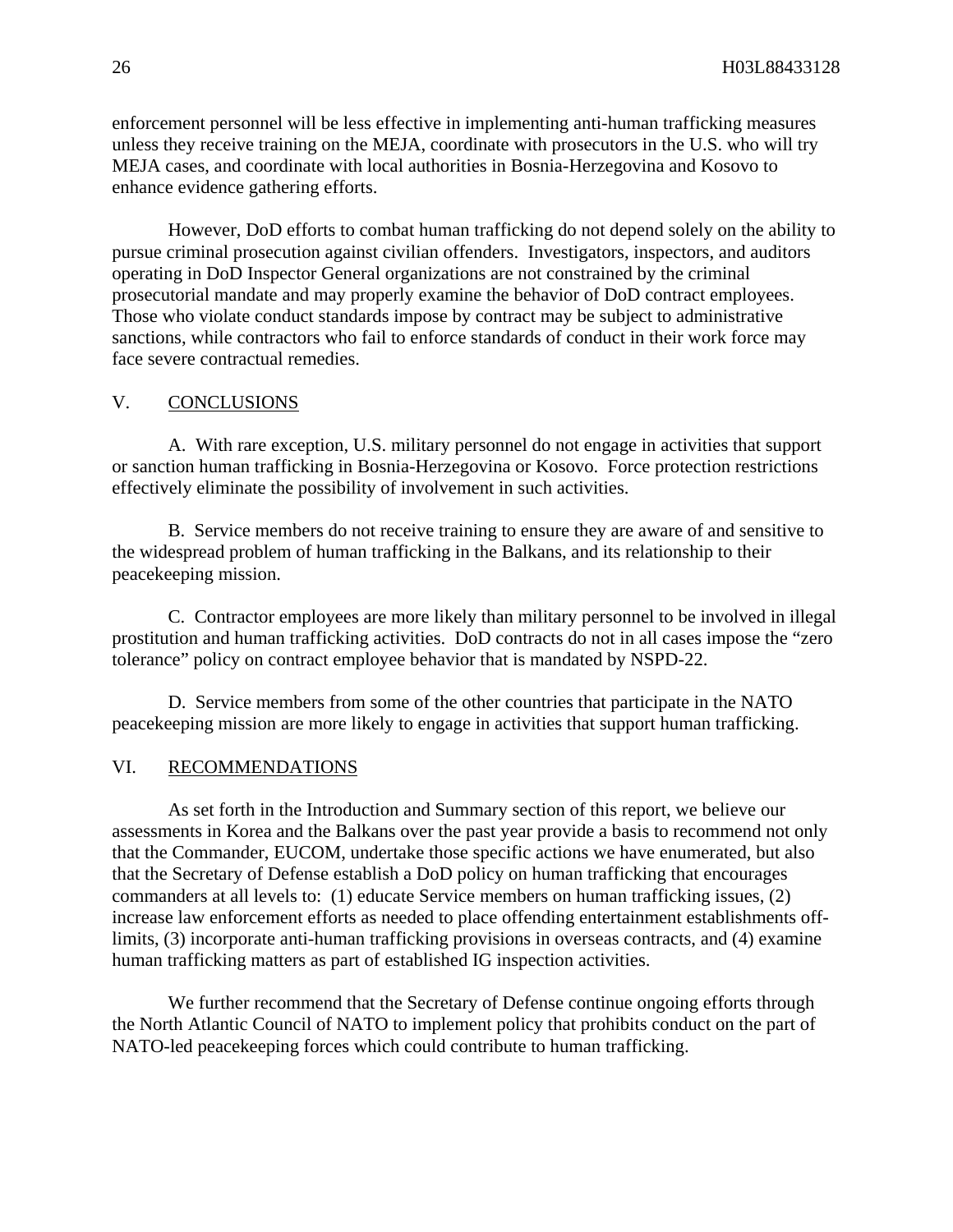# Congress of the United States Washington, BC 20515

October 10, 2003

The Honorable Donald H. Rumsfeld Secretary of Defense Department of Defense The Pentagon Washington, DC 20301-1 000

Dear Secretary Rumsfeld:

In response to a Congressional letter of May 3 1, 2002, requesting "an investigation into the veracity of a recent news report indicating that U.S.**.** army troops in South Korea are patronizing and guarding houses of prostitution where women are forced to prostitute themselves in order to buy their freedom from sexual slavery at the hands of traffickers," the Inspector General of the Department of Defense has forwarded his initial "Assessment of DoD Efforts to Combat Trafficking in Persons, Phase I - United States Forces in Korea," along with the Inspector General's own Policy Memo of June 16, 2003, titled, "DoD Office of Inspector General on Human Trafficking."

We appreciate the thoroughness and objectivity of your Inspector General's "Phase I" report and are especially pleased with his cogent Policy Memo on Human Trafficking. In anticipation of your Inspector General's "Phase II" report, we would offer the following concerns and recommendations. We also appreciate and are particularly encouraged by the aggressive efforts taken under the leadership of General LaPorte to prohibit service member contact with trafficked women, improve training of the military personnel, and strengthen coordination with Korean authorities to control human trafficking. General LaPorte's 'Road Ahead on Trafficking and Prostitution' is an impressive directive, which contains comprehensive recommendations. The LaPorte memorandum could certainly serve as a blueprint for action on the part of all military commanders throughout the DOD.

While we are anxious to see the Phase II report which we understand will be issued shortly, we wanted to make sure that DOD efforts to combat human trafficking do not diminish with completion of the assessments, but continue unrelentingly on a variety of fronts and become part of the DOD institutional fabric. For that reason, we request that the forthcoming IG report include recommendations to continue the aggressive implementation of counter-trafficking measures throughout DOD.

Specifically, we ask that the report address the issue of DOD personnel and contractors in accordance with National Security Presidential Directive 22 (NSPD-22), which states that the "United States hereby adopts a 'zero tolerance' policy regarding United States Government employees and contractor personnel representing the United States abroad who engage in trafficking in persons." This policy should be global, whether in the United Stales, at posts abroad or designations for rest and relaxation. It is imperative, too, that training on trafficking

PP0-d POD/200 d [12-1

#### **PRINTED ON RECYCLED PIPER**

**0911-fZZ-202** 

 $WdE$ : 20 from-Christopher Smith

 $E0 - 0$  (-100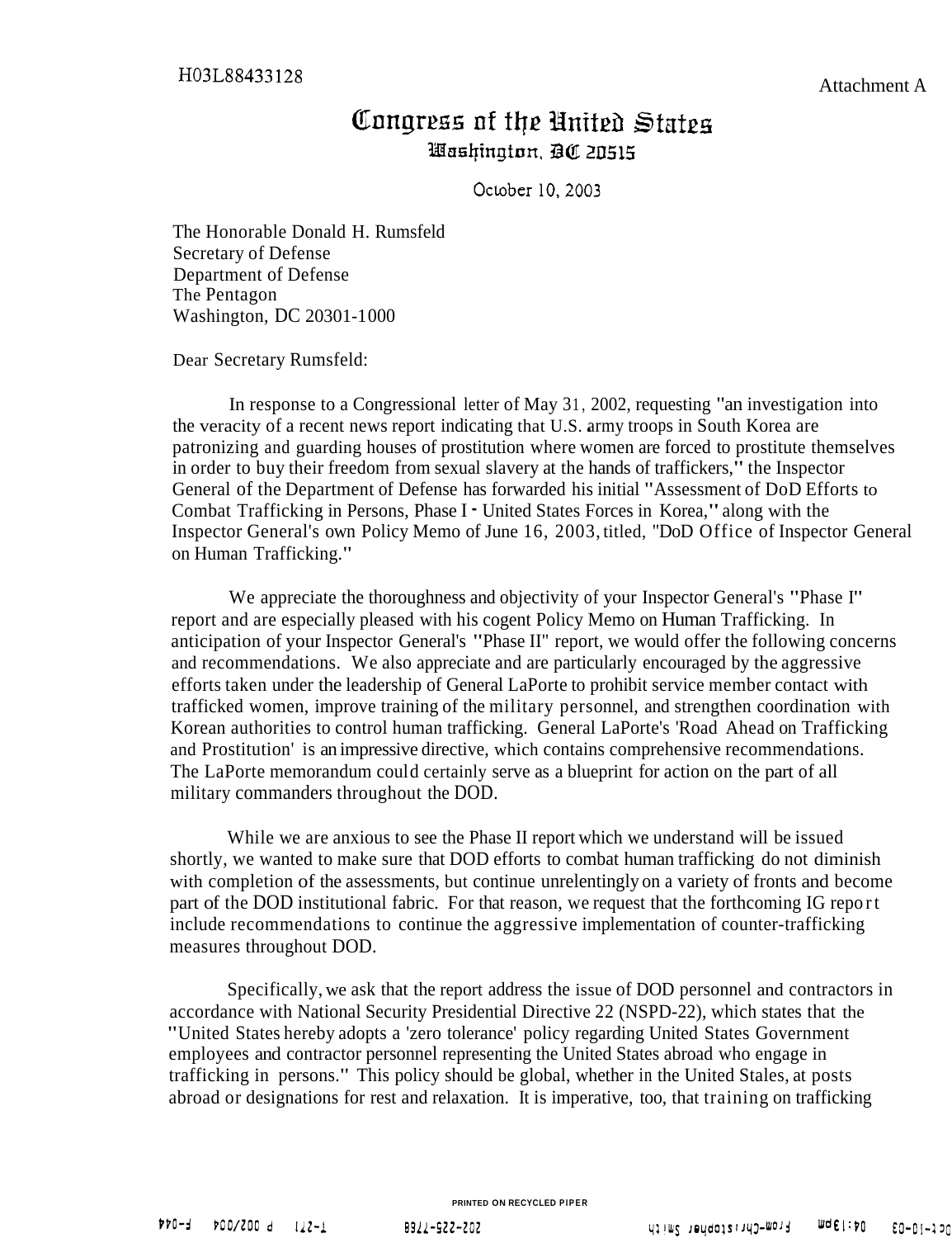Secretary Rumsfeld Letter Page 2

become an integral part of DOD policy and leadership development for all military and contract personnel. We were very surprised to learn that such training was not already a part of DOD curriculum.

Combating trafficking in human beings is an ongoing and worldwide issue. Commanders and service members at all levels must understand their role in helping to eradicate the scourge of human trafficking and to avoid giving any indication that DOD turns a blind eye to this barbaric practice.



FRANK WOLF

Chairman Subcommittee on Commerce, Justice, and State

**ED ROYCE** Chairman Subcommittee on Africa

Sincerely.

<del>DU</del>NCAN HUNTER

Chairman **Armed Services Committee** 

**GEORGE VOINOVICH** United Atates Senator

CURT WELDON Chairman Subcommittee on Tactical, Air, and Land Forces

**TOM LANTOS** Ranking Member International Relations Committee

**ILEANA ROS-LEHTI** 

Chairman Subcommittee on Middle East and Central Asia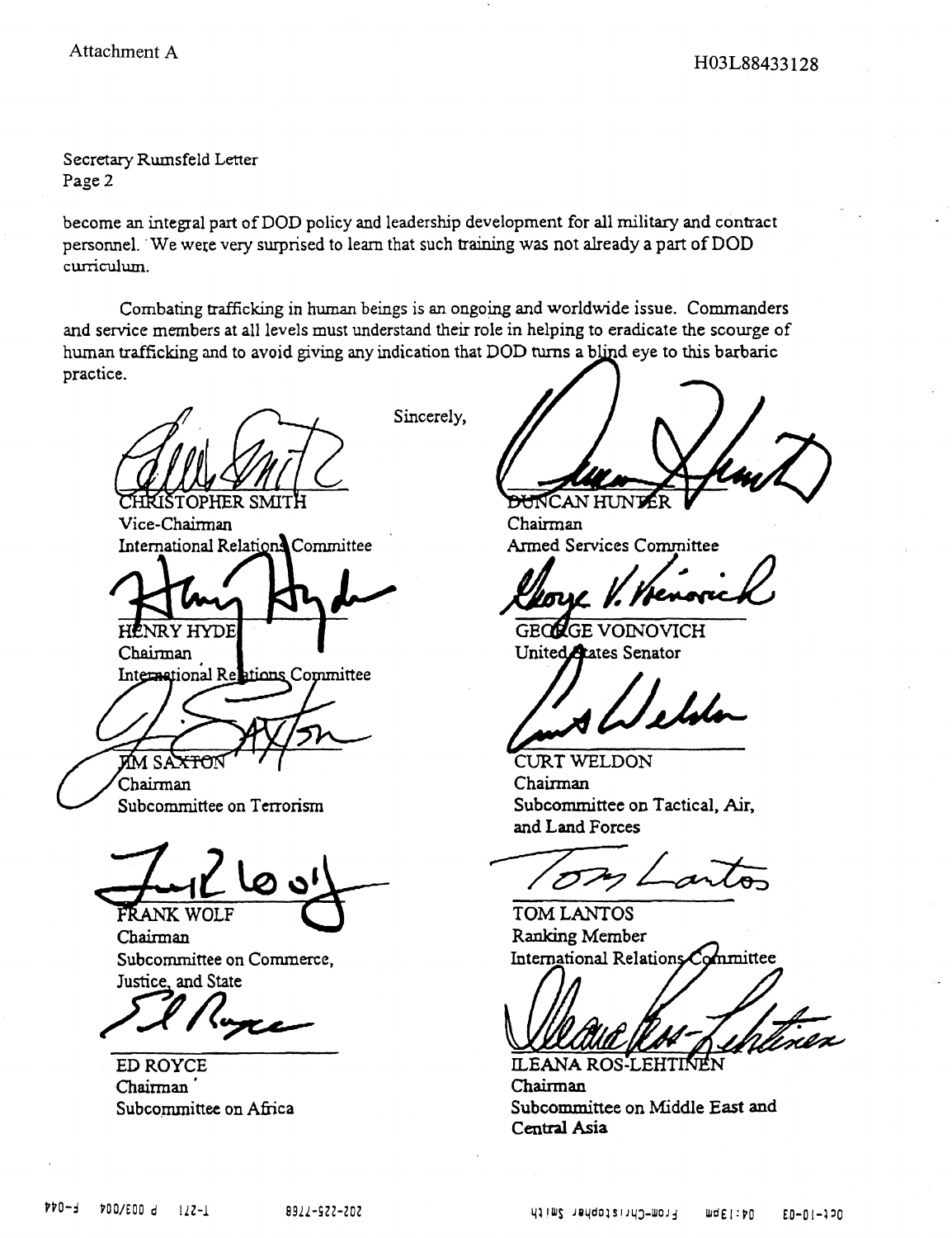Secretary Rumsfeld Letter Page 3

**SOSEPH PITTS** 

Member of Congress

ancredo

TOM TANCREDO Member of Congress

MIKE PENCE Member of Congress

**JO/ANN DAVIS** Member of Congress

**GINNY BRØWN-WAITE** Member of Congress

**SCOTT GARRETT** Member of Congress

WILLIAM LIPINSKI



**COLLIN PETERSON** Member of Congress

**CASS BALLENGER** Chairman Subcommittee on the Western Hemisphere

DĂVE WELDON Member of Congress

ROBERT ADERHOLT Member of Congress

JIM RYUN

Member of Congres

TODD AKIN Member of Congress

ATHER WILSON HF Member of Congress

MIKE FERGUSON

Member of Congress

ELTON GAL LEGL

Chairman Subcommittee on International Terrorism, Nonproliferation and Human Rights

cc: Paul D. Wolfowitz, Deputy Secretary of Defense Douglas J. Feith, Under Secretary of Defense for Policy

PPO-d POO/POO d 122-1 8911-522-202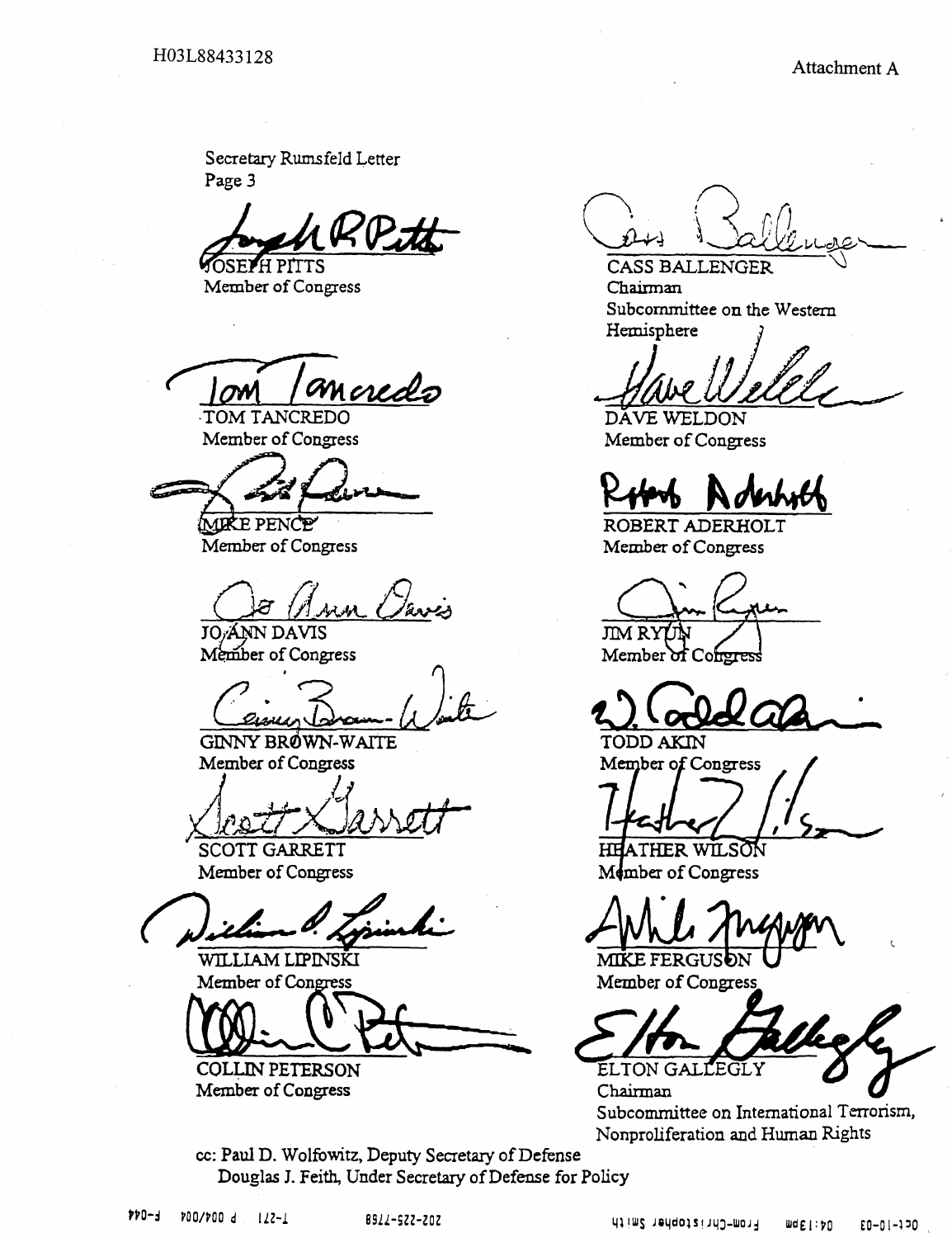Pages 2 and 3 of the October 10, 2003, letter to Secretary Rumsfeld have been reproduced to meet the requirements of Section 508 of the Rehabilitation Act Amendments of 1998

Attachment A H03L88433128

Secretary Rumsfeld Letter Page 2

become an integral part of DOD policy and leadership development for all military and contract personnel. We were very surprised to learn that such training was not already a part of DOD curriculum.

Combating trafficking in human beings is an ongoing and worldwide issue. Commanders and service members at all levels must understand their role in helping to eradicate the scourge of human trafficking and to avoid giving any indication that DOD turns a blind eye to this barbaric practice.

Sincerely,

//SIGNED// //SIGNED// CHRISTOPHER SMITH DUNCAN HUNTER Vice-chairman<br>International Relations Committee<br>Armed Services Committee International Relations Committee

//SIGNED// //SIGNED// HENRY HYDE GEORGE VOINOVICH<br>Chairman United States Senator International Relations Committee

//SIGNED// //SIGNED// Chairman Chairman

//SIGNED// //SIGNED// FRANK WOLF TOM LANTOS Chairman<br>Subcommittee on Commerce.<br>International Relat

//SIGNED// //SIGNED// Chairman Chairman

**United States Senator** 

**CURT WELDON** Subcommittee on Terrorism Subcommittee on Tactical, Air, and Land Forces

International Relations Committee

**ILEANA ROS-LEHTINEN** Subcommittee on Africa Subcommittee on Middle East and Central Asia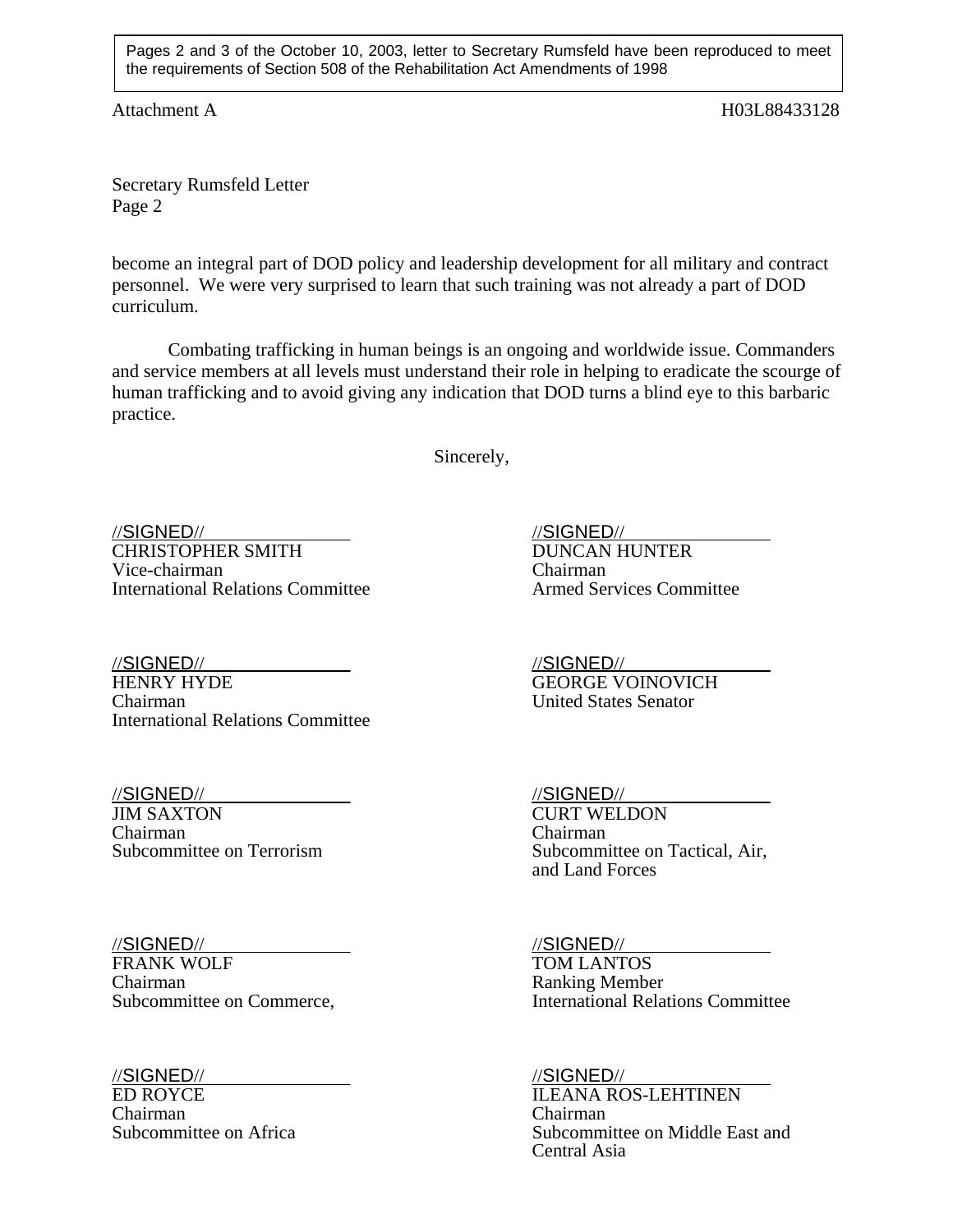Secretary Rumsfeld Letter Page 3

//SIGNED//<br>JOSEPH PITTS ////SIGNED///<br>CASS BALL Member of Congress Chairman

//SIGNED// //SIGNED// TOM TANDREDO<br>Member of Congress

//SIGNED// //SIGNED// Member of Congress Member of Congress

/<u>/SIGNED// //SIGNED// //SIGNED// //SIGNED//</u><br>JO ANN DAVIS JIM RYUN JO ANN DAVIS Member of Congress Member of Congress

//SIGNED//<br>GINNY BROWN-WAITE TODD AKIN **GINNY BROWN-WAITE** Member of Congress Member of Congress

//SIGNED// //SIGNED// Member of Congress Member of Congress

//SIGNED// //SIGNED// WILLIAM LIPINSKY<br>Member of Congress

//SIGNED//<br>COLLIN PETERSON FOR THE MANUSCRIPT OF THE MANUSCRIPT OF THE MANUSCRIPT OF THE MANUSCRIPT OF THE MANUSCRIPT OF <br>FLTON GALLEGLY **COLLIN PETERSON** Member of Congress Chairman

**CASS BALLENGER** Subcommittee on the Western Hemisphere

Member of Congress

ROBERT ADERHOLT

HEATHER WILSON

Member of Congress

Subcommittee on International Terrorism, Nonproliferation and Human Rights

cc: Paul D. Wolfowitz, Deputy Secretary of Defense Douglas J. Feith, Under Secretary of Defense for Policy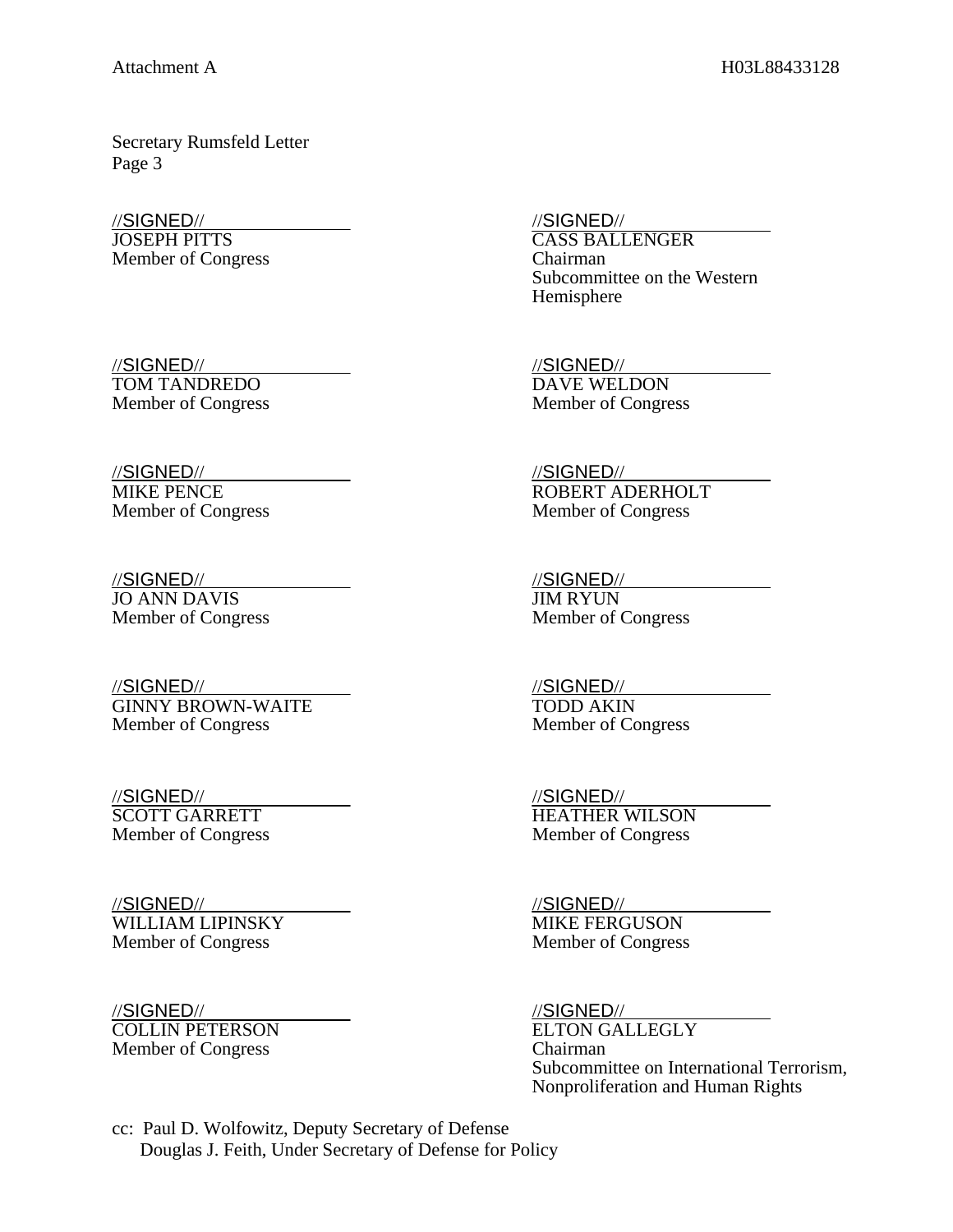$\sim 10^{-1}$ 

 $\mathcal{L}^{\text{max}}_{\text{max}}$  , where  $\mathcal{L}^{\text{max}}_{\text{max}}$ 

# THIS PAGE LEFT INTENTIONALLY BLANK

 $\mathcal{L}^{\text{max}}_{\text{max}}$  and  $\mathcal{L}^{\text{max}}_{\text{max}}$ 

 $\label{eq:2.1} \frac{1}{\sqrt{2}}\left(\frac{1}{\sqrt{2}}\right)^{2} \left(\frac{1}{\sqrt{2}}\right)^{2} \left(\frac{1}{\sqrt{2}}\right)^{2} \left(\frac{1}{\sqrt{2}}\right)^{2} \left(\frac{1}{\sqrt{2}}\right)^{2} \left(\frac{1}{\sqrt{2}}\right)^{2} \left(\frac{1}{\sqrt{2}}\right)^{2} \left(\frac{1}{\sqrt{2}}\right)^{2} \left(\frac{1}{\sqrt{2}}\right)^{2} \left(\frac{1}{\sqrt{2}}\right)^{2} \left(\frac{1}{\sqrt{2}}\right)^{2} \left(\$ 

 $\label{eq:2.1} \frac{1}{\sqrt{2}}\int_{0}^{\infty}\frac{1}{\sqrt{2\pi}}\left(\frac{1}{\sqrt{2\pi}}\right)^{2\alpha} \frac{1}{\sqrt{2\pi}}\int_{0}^{\infty}\frac{1}{\sqrt{2\pi}}\left(\frac{1}{\sqrt{2\pi}}\right)^{2\alpha} \frac{1}{\sqrt{2\pi}}\frac{1}{\sqrt{2\pi}}\int_{0}^{\infty}\frac{1}{\sqrt{2\pi}}\frac{1}{\sqrt{2\pi}}\frac{1}{\sqrt{2\pi}}\frac{1}{\sqrt{2\pi}}\frac{1}{\sqrt{2\pi}}\frac{1}{\sqrt{2\$